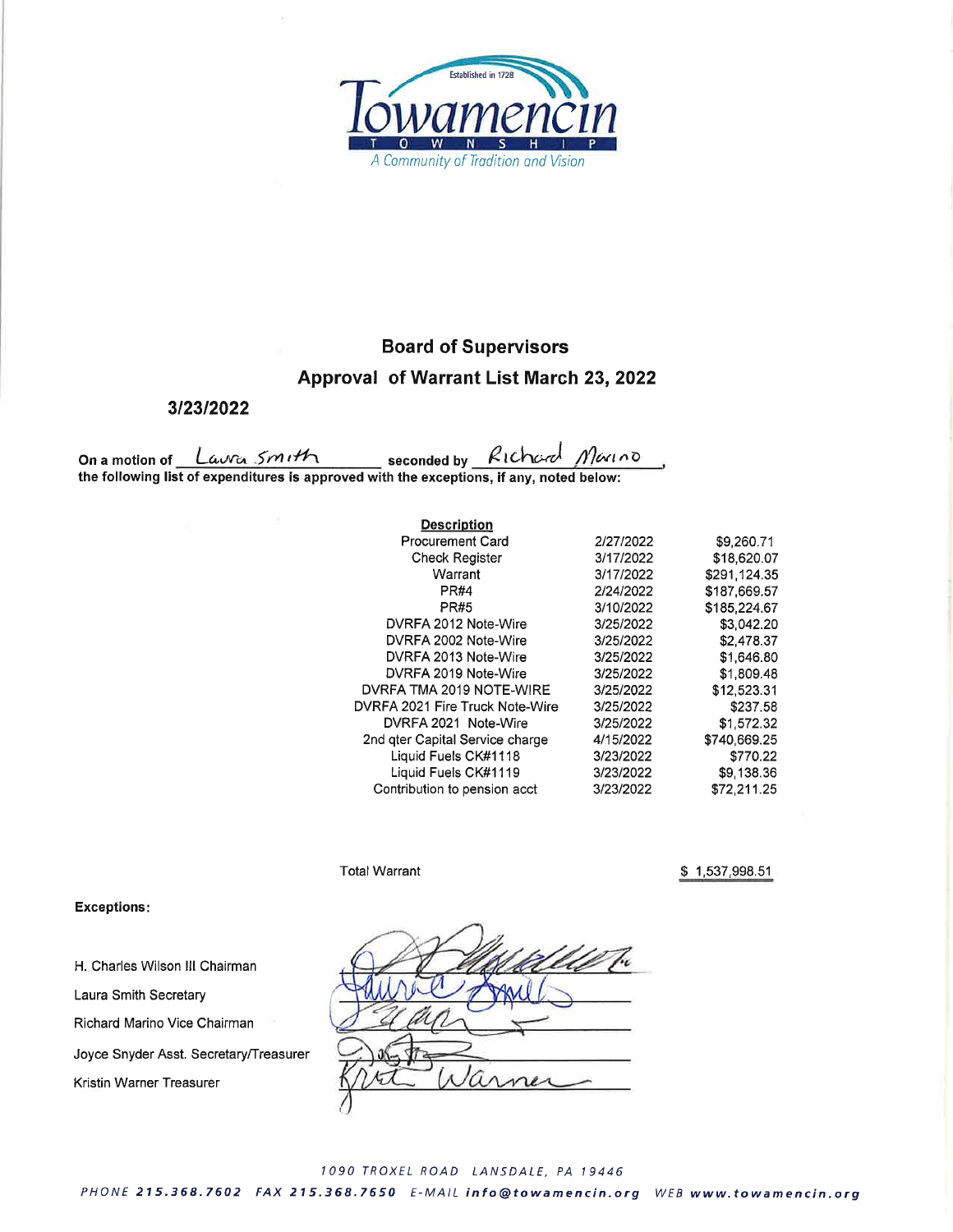

TO: **Board of Supervisors** 

FROM: Donald D. Delamater, Township Manager

DATE: March 18, 2022

#### RE: Warrant List - March 23, 2022

Attached is the Warrant List for approval on March 23rd. The expenses total \$1,537,998.51.

- The amount above includes \$22,913.27 for engineering & legal expenses paid with funds  $\bullet$ escrowed for various land developments or escrow closeouts.
- The monthly payment for the seven notes held by the Delaware Valley Regional Finance  $\bullet$ Authority will be paid on March 25<sup>th</sup>. The total payment included above is \$10,786.75. The March payment is comprised of all interest payments for the 2002, 2012, 2013, 2019, 2021 Fire Truck, and 2021 notes. Also included is a \$12,523.31 interest payment for the TMA 2019 Series.
- Non-Escrow legal expense included totals \$7,557.85. Various general engineering projects for the month totaled \$18,282.99.
- Park Capital includes \$15,671.36 for Kriebel Road trail project, and \$4,031.24 for Veteran's  $\bullet$ Memorial Park engineering work.
- The monthly invoices for health insurance and life insurance for January total \$73,509.82 in the above. Also included is \$372,894.24 for the cost of two payrolls and a \$72,211.25 contribution to the pension account.
- Included in the Capital Fund is \$968.75 for Keeler Road bridge reinforcement engineering.  $\bullet$ and \$3,911.70 for Kriebel Road/Central Drive/Weikel Road drainage improvement engineering.
- Other large expense in the above includes \$12,660.00 for the fire company distribution, ó \$34,979.32 for salt purchases, \$11,419.00 for inspections, and \$740,669.25 TMAs 2<sup>nd</sup> quarter operating service charge payment which is due April 15<sup>th</sup>.

If you have questions on any invoices on the warrant, please let me know and I'll provide additional information.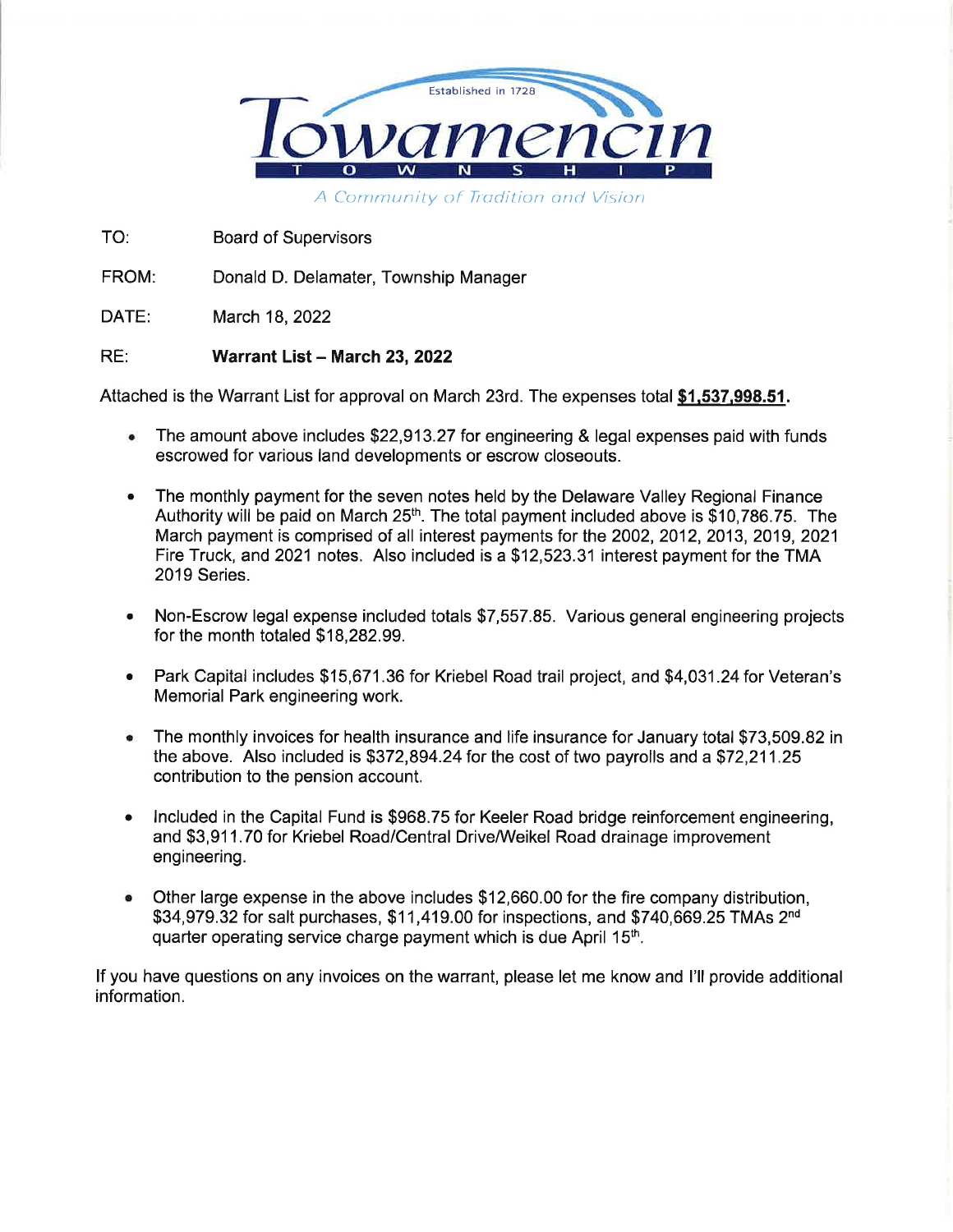### Towamencin Township **Check Register - Bank 1 Only** Check Register - Bank 1 Only Check Issue Dates: 2/23/2022 - 3/31/2022 Mar 23, 2022 01:38PM

Report Criteria:

Report type: GL detail

Check.Check Number = 1027-1046,57566-57619 Bank.Bank Number = 1

| GL<br>Period | Check<br><b>Issue Date</b> | Check<br>Number | Vendor<br>Number | Payee                          | Invoice<br>Number | Invoice<br>Sequence | Invoice<br><b>GL Account</b> | Discount<br>Taken | Check<br>Amount |
|--------------|----------------------------|-----------------|------------------|--------------------------------|-------------------|---------------------|------------------------------|-------------------|-----------------|
| 1027         |                            |                 |                  |                                |                   |                     |                              |                   |                 |
| 03/22        | 03/01/2022                 | 1027            | 3711             | <b>BMO</b>                     | <b>FEB 2022</b>   | 1                   | 01-430-372.00                | .00               | 149.97          |
| 03/22        | 03/01/2022                 | 1027            | 3711             | <b>BMO</b>                     | <b>FEB 2022</b>   | 2                   | 01-419-750.00                | .00               | 27.99           |
| 03/22        | 03/01/2022                 | 1027            | 3711             | <b>BMO</b>                     | <b>FEB 2022</b>   | 3                   | 01-410-220.01                | .00               | 169.99          |
| 03/22        | 03/01/2022                 | 1027            | 3711             | <b>BMO</b>                     | <b>FEB 2022</b>   | 4                   | 01-407-220.00                | .00               | 49.46           |
| 03/22        | 03/01/2022                 | 1027            | 3711             | <b>BMO</b>                     | <b>FEB 2022</b>   | 5                   | 01-401-451.00                | .00               | 20.00           |
| 03/22        | 03/01/2022                 | 1027            | 3711             | <b>BMO</b>                     | FEB 2022          | 6                   | 01-430-460.00                | .00               | 26.50           |
| 03/22        | 03/01/2022                 | 1027            | 3711             | <b>BMO</b>                     | <b>FEB 2022</b>   | 7                   | 01-406-210.00                | .00               | 198.50          |
| 03/22        | 03/01/2022                 | 1027            | 3711             | <b>BMO</b>                     | FEB 2022          | 8                   | 01-409-373.00                | .00               | 1,014.60        |
| 03/22        | 03/01/2022                 | 1027            | 3711             | <b>BMO</b>                     | FEB 2022          | 9                   | 01-407-450.00                | .00               | 161.92          |
| 03/22        | 03/01/2022                 | 1027            | 3711             | <b>BMO</b>                     | <b>FEB 2022</b>   | 10                  | 01-409-366.00                | .00               | 20.59           |
| 03/22        | 03/01/2022                 | 1027            | 3711             | <b>BMO</b>                     | FEB 2022          | 11                  | 01-409-366.00                | .00               | 78.14           |
| 03/22        | 03/01/2022                 | 1027            | 3711             | <b>BMO</b>                     | <b>FEB 2022</b>   | 12                  | 07-455-366.00                | .00               | 148.93          |
| 03/22        | 03/01/2022                 | 1027            | 3711             | <b>BMO</b>                     | <b>FEB 2022</b>   | 13                  | 01-430-366.00                | .00               | 12.67           |
| 03/22        | 03/01/2022                 | 1027            | 3711             | <b>BMO</b>                     | <b>FEB 2022</b>   | 14                  | 05-454-366.00                | .00               | 15.79           |
| 03/22        | 03/01/2022                 | 1027            | 3711             | <b>BMO</b>                     | <b>FEB 2022</b>   | 15                  | 05-454-366.00                | .00               | 15.79           |
| 03/22        | 03/01/2022                 | 1027            | 3711             | <b>BMO</b>                     | FEB 2022          | 16                  | 05-454-366.00                | .00               | 15.79           |
| 03/22        | 03/01/2022                 | 1027            | 3711             | <b>BMO</b>                     | FEB 2022          | 17                  | 05-454-366.00                | .00               | 30.59           |
| 03/22        | 03/01/2022                 | 1027            | 3711             | <b>BMO</b>                     | <b>FEB 2022</b>   | 18                  | 05-454-366.00                | .00               | 15.79           |
| 03/22        | 03/01/2022                 | 1027            | 3711             | <b>BMO</b>                     | <b>FEB 2022</b>   | 19                  | 01-407-220.00                | .00               | 65.00           |
| 03/22        | 03/01/2022                 | 1027            | 3711             | <b>BMO</b>                     | <b>FEB 2022</b>   | 20                  | 01-407-374.00                | .00               | 31.34           |
| 03/22        | 03/01/2022                 | 1027            | 3711             | <b>BMO</b>                     | <b>FEB 2022</b>   | 21                  | 01-410-460.00                | .00               | 225.00          |
| 03/22        | 03/01/2022                 | 1027            | 3711             | <b>BMO</b>                     | <b>FEB 2022</b>   | 22                  | 08-429-313.00                | .00               | 64.52           |
| 03/22        | 03/01/2022                 | 1027            | 3711             | <b>BMO</b>                     | <b>FEB 2022</b>   | 23                  | 01-410-342.00                | .00               | 59.00           |
| 03/22        | 03/01/2022                 | 1027            | 3711             | <b>BMO</b>                     | <b>FEB 2022</b>   | 24                  | 01-406-342.00                | .00               | 28.00           |
| 03/22        | 03/01/2022                 | 1027            | 3711             | <b>BMO</b>                     | <b>FEB 2022</b>   | 25                  | 01-406-342.00                | .00               | 155.00          |
| 03/22        | 03/01/2022                 | 1027            | 3711             | <b>BMO</b>                     | <b>FEB 2022</b>   | 26                  | 01-410-220.01                | .00               | 750.00          |
| 03/22        | 03/01/2022                 | 1027            | 3711             | <b>BMO</b>                     | FEB 2022          | 27                  | 01-414-341.00                | .00               | 472.02          |
| 03/22        | 03/01/2022                 | 1027            | 3711             | <b>BMO</b>                     | <b>FEB 2022</b>   | 28                  | 01-406-341.00                | .00               | 204.36          |
| 03/22        | 03/01/2022                 | 1027            | 3711             | <b>BMO</b>                     | <b>FEB 2022</b>   | 29                  | 91-450-001.00                | .00               | 663.72          |
| 03/22        | 03/01/2022                 | 1027            | 3711             | <b>BMO</b>                     | FEB 2022          | 30                  | 01-430-450.00                | .00               | 1,079.75        |
| 03/22        | 03/01/2022                 | 1027            | 3711             | <b>BMO</b>                     | <b>FEB 2022</b>   | 31                  | 91-450-001.00                | .00               | 528.82          |
| 03/22        | 03/01/2022                 | 1027            | 3711             | <b>BMO</b>                     | FEB 2022          | 32                  | 01-407-450.00                | .00               | 119.00          |
| 03/22        | 03/01/2022                 | 1027            | 3711             | <b>BMO</b>                     | <b>FEB 2022</b>   | 33                  | 01-437-374.00                | .00               | 402.28          |
| 03/22        | 03/01/2022                 | 1027            | 3711             | <b>BMO</b>                     | <b>FEB 2022</b>   | 34                  | 01-437-374.00                | .00               | 396.63          |
| 03/22        | 03/01/2022                 | 1027            | 3711             | <b>BMO</b>                     | <b>FEB 2022</b>   | 35                  | 01-410-325.00                | .00               | 33.86           |
| 03/22        | 03/01/2022                 | 1027            | 3711             | <b>BMO</b>                     | FEB 2022          | 36                  | 09-429-670.00                | .00               | 136.00          |
| 03/22        | 03/01/2022                 | 1027            | 3711             | BMO                            | FEB 2022          | 37                  | 01-437-374.00                | .00               | 247.80          |
| 03/22        | 03/01/2022                 | 1027            |                  | 3711 BMO                       | FEB 2022          | 38                  | 01-430-220.00                | .00               | 237.72          |
| 03/22        | 03/01/2022                 | 1027            |                  | 3711 BMO                       | <b>FEB 2022</b>   | 39                  | 01-437-374.00                | .00               | 256.48          |
| 03/22        | 03/01/2022                 | 1027            | 3711             | <b>BMO</b>                     | FEB 2022          | 40                  | 05-454-450.00                | .00               | 169.10          |
| 03/22        | 03/01/2022                 | 1027            | 3711             | <b>BMO</b>                     | FEB 2022          | 41                  | 07-455-450.00                | .00               | 318.00          |
| 03/22        | 03/01/2022                 | 1027            | 3711             | BMO                            | FEB 2022          | 42                  | 01-409-450.00                | .00               | 157.50          |
| 03/22        | 03/01/2022                 | 1027            |                  | 3711 BMO                       | FEB 2022          | 43                  | 01-430-450.00                | .00               | 286.80          |
|              | <b>Total 1027:</b>         |                 |                  |                                |                   |                     |                              | .00               | 9,260.71        |
| 1028         |                            |                 |                  |                                |                   |                     |                              |                   |                 |
| 03/22        | 03/23/2022                 | 1028            |                  | 430 ARMOUR & SONS ELECTRIC, IN | ACH9100266        | 1                   | 01-433-450.00                | .00               | 300.00          |
| 03/22        | 03/23/2022                 | 1028            |                  | 430 ARMOUR & SONS ELECTRIC, IN | ACH9100266        | 1                   | 01-433-450.00                | .00               | 225.00          |
| 03/22        | 03/23/2022                 | 1028            |                  | 430 ARMOUR & SONS ELECTRIC, IN | ACH9100266        | 1                   | 01-433-450.00                | .00               | 381.14          |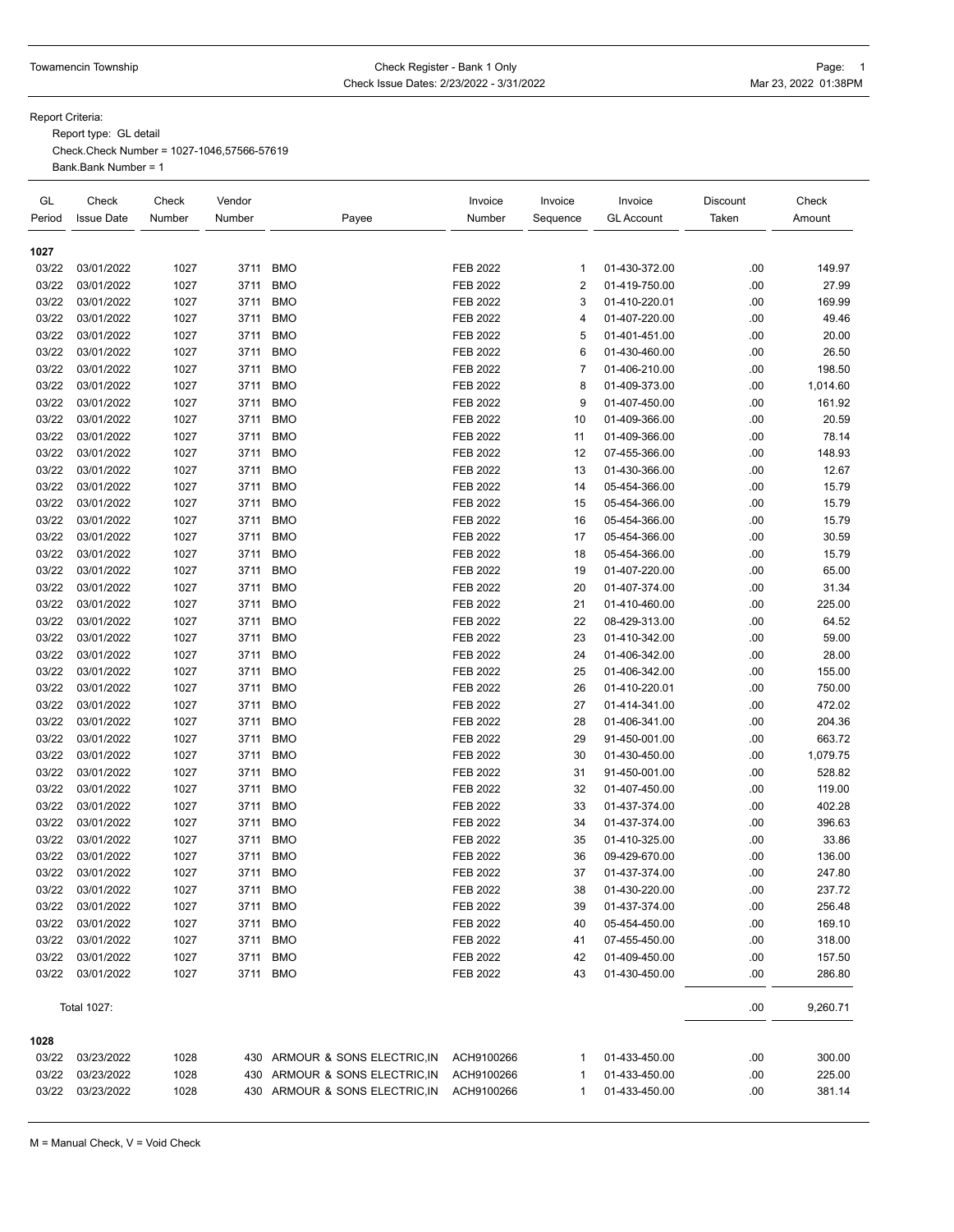|              | Towamencin Township        |                 | Check Register - Bank 1 Only<br>Check Issue Dates: 2/23/2022 - 3/31/2022 |                                  |                   |                         |                              |                   |                 |  |
|--------------|----------------------------|-----------------|--------------------------------------------------------------------------|----------------------------------|-------------------|-------------------------|------------------------------|-------------------|-----------------|--|
| GL<br>Period | Check<br><b>Issue Date</b> | Check<br>Number | Vendor<br>Number                                                         | Payee                            | Invoice<br>Number | Invoice<br>Sequence     | Invoice<br><b>GL Account</b> | Discount<br>Taken | Check<br>Amount |  |
| 03/22        | 03/23/2022                 | 1028            |                                                                          | 430 ARMOUR & SONS ELECTRIC, IN   | ACH9100267        | 1                       | 01-433-450.00                | .00               | 834.80          |  |
|              | <b>Total 1028:</b>         |                 |                                                                          |                                  |                   |                         |                              | .00               | 1,740.94        |  |
| 1029         |                            |                 |                                                                          |                                  |                   |                         |                              |                   |                 |  |
| 03/22        | 03/23/2022                 | 1029            | 236                                                                      | BERGEY'S INC.                    | ACHRW5547         | 1                       | 01-437-374.00                | .00               | 159.00          |  |
| 03/22        | 03/23/2022                 | 1029            | 236                                                                      | BERGEY'S INC.                    | ACHTK7103         | 1                       | 01-437-374.00                | .00               | 461.00          |  |
|              | Total 1029:                |                 |                                                                          |                                  |                   |                         |                              | .00               | 620.00          |  |
| 1030         |                            |                 |                                                                          |                                  |                   |                         |                              |                   |                 |  |
| 03/22        | 03/23/2022                 | 1030            | 949                                                                      | CDWG Inc.                        | ACHS60926         | 1                       | 01-407-460.00                | .00               | 477.95          |  |
| 03/22        | 03/23/2022                 | 1030            | 949                                                                      | CDWG Inc.                        | ACHS91331         | 1                       | 01-407-220.00                | .00               | 59.24           |  |
|              | <b>Total 1030:</b>         |                 |                                                                          |                                  |                   |                         |                              | .00               | 537.19          |  |
| 1031         |                            |                 |                                                                          |                                  |                   |                         |                              |                   |                 |  |
| 03/22        | 03/23/2022                 | 1031            | 3838                                                                     | COLONIAL OIL INDUSTRIES INC      | ACH589066         | 1                       | 01-410-231.00                | .00               | 1,399.13        |  |
| 03/22        | 03/23/2022                 | 1031            | 3838                                                                     | COLONIAL OIL INDUSTRIES INC      | ACH589066         | 2                       | 01-401-451.00                | .00               | 9.58            |  |
| 03/22        | 03/23/2022                 | 1031            | 3838                                                                     | COLONIAL OIL INDUSTRIES INC      | ACH589066         | 3                       | 01-414-451.00                | .00               | 9.58            |  |
| 03/22        | 03/23/2022                 | 1031            | 3838                                                                     | COLONIAL OIL INDUSTRIES INC      | ACH589066         | 4                       | 01-430-232.00                | .00               | 440.81          |  |
| 03/22        | 03/23/2022                 | 1031            | 3838                                                                     | COLONIAL OIL INDUSTRIES INC      | ACH589066         | 5                       | 05-454-321.00                | .00               | 19.17           |  |
| 03/22        | 03/23/2022                 | 1031            | 3838                                                                     | COLONIAL OIL INDUSTRIES INC      | ACH589066         | 6                       | 03-145000.00                 | .00               | 19.17           |  |
| 03/22        | 03/23/2022                 | 1031            | 3838                                                                     | COLONIAL OIL INDUSTRIES INC      | ACH589066         | 7                       | 01-145000.00                 | .00               | 19.17           |  |
| 03/22        | 03/23/2022                 | 1031            | 3838                                                                     | COLONIAL OIL INDUSTRIES INC      | ACH593965         | 1                       | 01-430-232.00                | .00               | 743.87          |  |
| 03/22        | 03/23/2022                 | 1031            | 3838                                                                     | COLONIAL OIL INDUSTRIES INC      | ACH593965         | $\overline{c}$          | 05-454-321.00                | .00               | 82.65           |  |
| 03/22        | 03/23/2022                 | 1031            | 3838                                                                     | COLONIAL OIL INDUSTRIES INC      | ACH593965         | 3                       | 03-145000.00                 | .00               | 196.30          |  |
| 03/22        | 03/23/2022                 | 1031            | 3838                                                                     | COLONIAL OIL INDUSTRIES INC      | ACH593965         | 4                       | 01-145000.00                 | .00               | 10.33           |  |
| 03/22        | 03/23/2022                 | 1031            | 3838                                                                     | COLONIAL OIL INDUSTRIES INC      | ACH599917         | 1                       | 01-430-232.00                | .00               | 263.16          |  |
| 03/22        | 03/23/2022                 | 1031            | 3838                                                                     | COLONIAL OIL INDUSTRIES INC      | ACH599917         | $\overline{c}$          | 05-454-321.00                | .00               | 29.24           |  |
| 03/22        | 03/23/2022                 | 1031            | 3838                                                                     | COLONIAL OIL INDUSTRIES INC      | ACH599917         | 3                       | 03-145000.00                 | .00               | 69.45           |  |
| 03/22        | 03/23/2022                 | 1031            | 3838                                                                     | COLONIAL OIL INDUSTRIES INC      | ACH599917         | 4                       | 01-145000.00                 | .00               | 3.65            |  |
| 03/22        | 03/23/2022                 | 1031            | 3838                                                                     | COLONIAL OIL INDUSTRIES INC      | ACH605373         | 1                       | 01-401-451.00                | .00               | 6.40            |  |
| 03/22        | 03/23/2022                 | 1031            | 3838                                                                     | COLONIAL OIL INDUSTRIES INC      | ACH605373         | 2                       | 01-410-231.00                | .00               | 934.91          |  |
| 03/22        | 03/23/2022                 | 1031            | 3838                                                                     | COLONIAL OIL INDUSTRIES INC      | ACH605373         | 3                       | 01-414-451.00                | .00               | 6.40            |  |
| 03/22        | 03/23/2022                 | 1031            |                                                                          | 3838 COLONIAL OIL INDUSTRIES INC | ACH605373         | 4                       | 01-430-232.00                | .00               | 294.56          |  |
| 03/22        | 03/23/2022                 | 1031            |                                                                          | 3838 COLONIAL OIL INDUSTRIES INC | ACH605373         | 5                       | 05-454-321.00                | .00               | 12.81           |  |
| 03/22        | 03/23/2022                 | 1031            |                                                                          | 3838 COLONIAL OIL INDUSTRIES INC | ACH605373         | 6                       | 03-145000.00                 | .00               | 12.81           |  |
| 03/22        | 03/23/2022                 | 1031            | 3838                                                                     | COLONIAL OIL INDUSTRIES INC      | ACH605373         | 7                       | 01-145000.00                 | .00               | 12.81           |  |
| 03/22        | 03/23/2022                 | 1031            |                                                                          | 3838 COLONIAL OIL INDUSTRIES INC | ACH607748         | 1                       | 01-410-231.00                | .00               | 1,427.68        |  |
| 03/22        | 03/23/2022                 | 1031            |                                                                          | 3838 COLONIAL OIL INDUSTRIES INC | ACH607748         | 2                       | 01-401-451.00                | .00               | 9.78            |  |
| 03/22        | 03/23/2022                 | 1031            |                                                                          | 3838 COLONIAL OIL INDUSTRIES INC | ACH607748         | 3                       | 01-414-451.00                | .00               | 9.78            |  |
| 03/22        | 03/23/2022                 | 1031            |                                                                          | 3838 COLONIAL OIL INDUSTRIES INC | ACH607748         | 4                       | 01-430-232.00                | .00               | 449.81          |  |
| 03/22        | 03/23/2022                 | 1031            |                                                                          | 3838 COLONIAL OIL INDUSTRIES INC | ACH607748         | 5                       | 05-454-321.00                | .00               | 19.56           |  |
| 03/22        | 03/23/2022                 | 1031            |                                                                          | 3838 COLONIAL OIL INDUSTRIES INC | ACH607748         | 6                       | 03-145000.00                 | .00               | 19.56           |  |
| 03/22        | 03/23/2022                 | 1031            |                                                                          | 3838 COLONIAL OIL INDUSTRIES INC | ACH607748         | 7                       | 01-145000.00                 | .00               | 19.56           |  |
| 03/22        | 03/23/2022                 | 1031            | 3838                                                                     | COLONIAL OIL INDUSTRIES INC      | ACH608473         | 1                       | 01-430-232.00                | .00               | 475.06          |  |
| 03/22        | 03/23/2022                 | 1031            |                                                                          | 3838 COLONIAL OIL INDUSTRIES INC | ACH608473         | $\overline{\mathbf{c}}$ | 05-454-321.00                | .00               | 52.78           |  |
| 03/22        | 03/23/2022                 | 1031            |                                                                          | 3838 COLONIAL OIL INDUSTRIES INC | ACH608473         | 3                       | 03-145000.00                 | .00               | 125.36          |  |
| 03/22        | 03/23/2022                 | 1031            |                                                                          | 3838 COLONIAL OIL INDUSTRIES INC | ACH608473         | 4                       | 01-145000.00                 | .00               | 6.60            |  |
|              | Total 1031:                |                 |                                                                          |                                  |                   |                         |                              | .00               | 7,211.49        |  |
| 1032         |                            |                 |                                                                          |                                  |                   |                         |                              |                   |                 |  |
| 03/22        | 03/23/2022                 | 1032            |                                                                          | 53 DELAWARE VALLEY HEALTH IN     | WIREMARC          | 1                       | 01-401-156.00                | .00               | 1,863.08        |  |
| 03/22        | 03/23/2022                 | 1032            |                                                                          | 53 DELAWARE VALLEY HEALTH IN     | <b>WIREMARC</b>   | 2                       | 01-406-156.00                | .00               | 6,222.32        |  |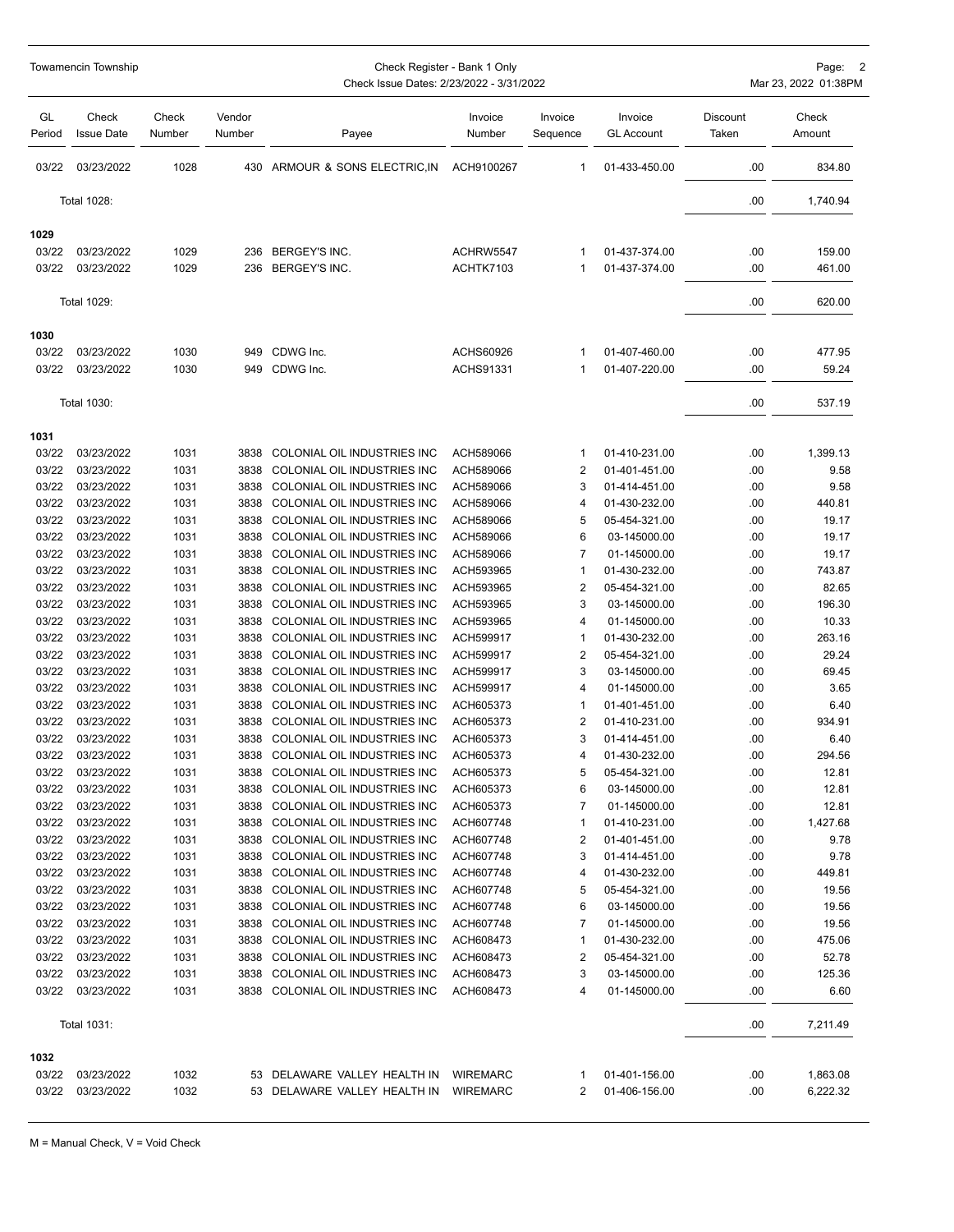|              | Towamencin Township        |                 |                  |                                          | Page: 3<br>Mar 23, 2022 01:38PM |                     |                              |                   |                 |
|--------------|----------------------------|-----------------|------------------|------------------------------------------|---------------------------------|---------------------|------------------------------|-------------------|-----------------|
| GL<br>Period | Check<br><b>Issue Date</b> | Check<br>Number | Vendor<br>Number | Payee                                    | Invoice<br>Number               | Invoice<br>Sequence | Invoice<br><b>GL Account</b> | Discount<br>Taken | Check<br>Amount |
| 03/22        | 03/23/2022                 | 1032            |                  | 53 DELAWARE VALLEY HEALTH IN             | <b>WIREMARC</b>                 | 3                   | 01-407-156.00                | .00               | 2,522.65        |
| 03/22        | 03/23/2022                 | 1032            | 53               | DELAWARE VALLEY HEALTH IN                | <b>WIREMARC</b>                 | 4                   | 01-410-156.00                | .00               | 34,686.41       |
| 03/22        | 03/23/2022                 | 1032            | 53               | DELAWARE VALLEY HEALTH IN                | <b>WIREMARC</b>                 | 5                   | 01-413-156.00                | .00               | 4,237.22        |
| 03/22        | 03/23/2022                 | 1032            | 53               | DELAWARE VALLEY HEALTH IN                | <b>WIREMARC</b>                 | 6                   | 01-414-156.00                | .00               | 1,059.30        |
| 03/22        | 03/23/2022                 | 1032            | 53               | DELAWARE VALLEY HEALTH IN                | <b>WIREMARC</b>                 | 7                   | 01-430-156.00                | .00               | 11,696.65       |
| 03/22        | 03/23/2022                 | 1032            | 53               | DELAWARE VALLEY HEALTH IN                | <b>WIREMARC</b>                 | 8                   | 05-454-156.00                | .00               | 3,898.88        |
| 03/22        | 03/23/2022                 | 1032            | 53               | DELAWARE VALLEY HEALTH IN                | <b>WIREMARC</b>                 | 9                   | 01-410-163.00                | .00               | 7,783.21        |
|              | <b>Total 1032:</b>         |                 |                  |                                          |                                 |                     |                              | .00               | 73,969.72       |
| 1033         |                            |                 |                  |                                          |                                 |                     |                              |                   |                 |
| 03/22        | 03/23/2022                 | 1033            | 254              | DISCHELL, BARTLE, DOOLEY                 | ACH96714                        | $\mathbf 1$         | 01-406-314.00                | .00               | 3,325.00        |
| 03/22        | 03/23/2022                 | 1033            | 254              | DISCHELL, BARTLE, DOOLEY                 | ACH96715                        | $\mathbf{1}$        | 08-406-314.00                | .00               | 105.00          |
| 03/22        | 03/23/2022                 | 1033            | 254              | DISCHELL, BARTLE, DOOLEY                 | ACH96716                        | 1                   | 01-406-314.00                | .00               | 207.85          |
| 03/22        | 03/23/2022                 | 1033            | 254              | DISCHELL, BARTLE, DOOLEY                 | ACH96717                        | $\mathbf{1}$        | 01-406-314.00                | .00               | 192.50          |
| 03/22        | 03/23/2022                 | 1033            | 254              | DISCHELL, BARTLE, DOOLEY                 | ACH96718                        | $\mathbf{1}$        | 01-406-314.00                | .00               | 560.00          |
| 03/22        | 03/23/2022                 | 1033            | 254              | DISCHELL, BARTLE, DOOLEY                 | ACH96719                        | $\mathbf{1}$        | 09-482-320.00                | .00               | 8,032.50        |
| 03/22        | 03/23/2022                 | 1033            | 254              | DISCHELL, BARTLE, DOOLEY                 | ACH96720                        | $\mathbf{1}$        | 09-482-320.00                | .00               | 367.50          |
| 03/22        | 03/23/2022                 | 1033            | 254              | DISCHELL, BARTLE, DOOLEY                 | ACH96721                        | 1                   | 91-449-001.00                | .00               | 245.00          |
| 03/22        | 03/23/2022                 | 1033            | 254              | DISCHELL, BARTLE, DOOLEY                 | ACH96722                        | $\mathbf{1}$        | 01-413-314.00                | .00               | 665.00          |
| 03/22        | 03/23/2022                 | 1033            | 254              | DISCHELL, BARTLE, DOOLEY                 | ACH96723                        | $\mathbf{1}$        | 91-449-001.00                | .00               | 5,862.50        |
| 03/22        | 03/23/2022                 | 1033            | 254              | DISCHELL, BARTLE, DOOLEY                 | ACH96724                        | $\mathbf{1}$        | 91-449-001.00                | .00               | 140.00          |
| 03/22        | 03/23/2022                 | 1033            | 254              | DISCHELL, BARTLE, DOOLEY                 | ACH96725                        | $\mathbf 1$         | 91-449-001.00                | .00               | 52.50           |
| 03/22        | 03/23/2022                 | 1033            | 254              | DISCHELL, BARTLE, DOOLEY                 | ACH96726                        | 1                   | 91-449-001.00                | .00               | 140.00          |
| 03/22        | 03/23/2022                 | 1033            | 254              | DISCHELL, BARTLE, DOOLEY                 | ACH96727                        | $\mathbf{1}$        | 91-449-001.00                | .00               | 1,972.50        |
| 03/22        | 03/23/2022                 | 1033            | 254              | DISCHELL, BARTLE, DOOLEY                 | ACH96728                        | $\mathbf{1}$        | 91-449-001.00                | .00               | 507.50          |
| 03/22        | 03/23/2022                 | 1033            | 254              | DISCHELL, BARTLE, DOOLEY                 | ACH96729                        | 1                   | 01-406-314.00                | .00               | 40.00           |
| 03/22        | 03/23/2022                 | 1033            | 254              | DISCHELL, BARTLE, DOOLEY                 | ACH96730                        | $\mathbf 1$         | 91-449-001.00                | .00               | 52.50           |
| 03/22        | 03/23/2022                 | 1033            | 254              | DISCHELL, BARTLE, DOOLEY                 | ACH96731                        | 1                   | 01-406-314.00                | .00               | 315.00          |
| 03/22        | 03/23/2022                 | 1033            | 254              | DISCHELL, BARTLE, DOOLEY                 | ACH96732                        | 1                   | 01-406-314.00                | .00               | 262.50          |
|              | <b>Total 1033:</b>         |                 |                  |                                          |                                 |                     |                              | .00               | 23,045.35       |
| 1034         |                            |                 |                  |                                          |                                 |                     |                              |                   |                 |
| 03/22        | 03/23/2022                 | 1034            |                  | 3118 DONE RITE BUILDING SERVICE ACH11784 |                                 | 1                   | 01-430-450.00                | .00               | 300.00          |
|              | 03/22 03/23/2022           | 1034            |                  | 3118 DONE RITE BUILDING SERVICE ACH11786 |                                 |                     | 07-455-373.00                | .00               | 1,870.00        |
| 03/22        | 03/23/2022                 | 1034            |                  | 3118 DONE RITE BUILDING SERVICE ACH11825 |                                 | 1                   | 01-409-450.00                | .00               | 2,315.00        |
| 03/22        | 03/23/2022                 | 1034            |                  | 3118 DONE RITE BUILDING SERVICE ACH11826 |                                 | 1                   | 07-455-373.00                | .00               | 2,057.50        |
|              | <b>Total 1034:</b>         |                 |                  |                                          |                                 |                     |                              | .00               | 6,542.50        |
| 1035         |                            |                 |                  |                                          |                                 |                     |                              |                   |                 |
| 03/22        | 03/23/2022                 | 1035            |                  | 266 GALL'S LLC                           | ACH0204201                      | 1                   | 01-410-238.00                | .00               | 219.56          |
| 03/22        | 03/23/2022                 | 1035            |                  | 266 GALL'S LLC                           | ACH0206641                      | $\mathbf{1}$        | 01-410-238.00                | .00               | 14.44           |
|              | <b>Total 1035:</b>         |                 |                  |                                          |                                 |                     |                              | .00               | 234.00          |
| 1036         |                            |                 |                  |                                          |                                 |                     |                              |                   |                 |
| 03/22        | 03/23/2022                 | 1036            |                  | 1057 GILMORE ASSOCIATES INC              | ACH218783                       | 1                   | 91-449-001.00                | .00               | 945.00          |
| 03/22        | 03/23/2022                 | 1036            |                  | 1057 GILMORE ASSOCIATES INC              | ACH218784                       | 1                   | 91-449-001.00                | .00               | 776.25          |
| 03/22        | 03/23/2022                 | 1036            |                  | 1057 GILMORE ASSOCIATES INC              | ACH218785                       | 1                   | 18-454-118.00                | .00               | 1,885.00        |
| 03/22        | 03/23/2022                 | 1036            |                  | 1057 GILMORE ASSOCIATES INC              | ACH218786                       | 1                   | 18-454-118.00                | .00               | 2,120.00        |
| 03/22        | 03/23/2022                 | 1036            |                  | 1057 GILMORE ASSOCIATES INC              | ACH218787                       | 1                   | 09-429-675.00                | .00               | 3,242.50        |
| 03/22        | 03/23/2022                 | 1036            |                  | 1057 GILMORE ASSOCIATES INC              | ACH218788                       | 1                   | 91-449-001.00                | .00               | 630.00          |
| 03/22        | 03/23/2022                 | 1036            |                  | 1057 GILMORE ASSOCIATES INC              | ACH218789                       | 1                   | 09-429-670.00                | .00               | 1,179.02        |
| 03/22        | 03/23/2022                 | 1036            |                  | 1057 GILMORE ASSOCIATES INC              | ACH218790                       | 1                   | 91-450-001.00                | .00               | 180.00          |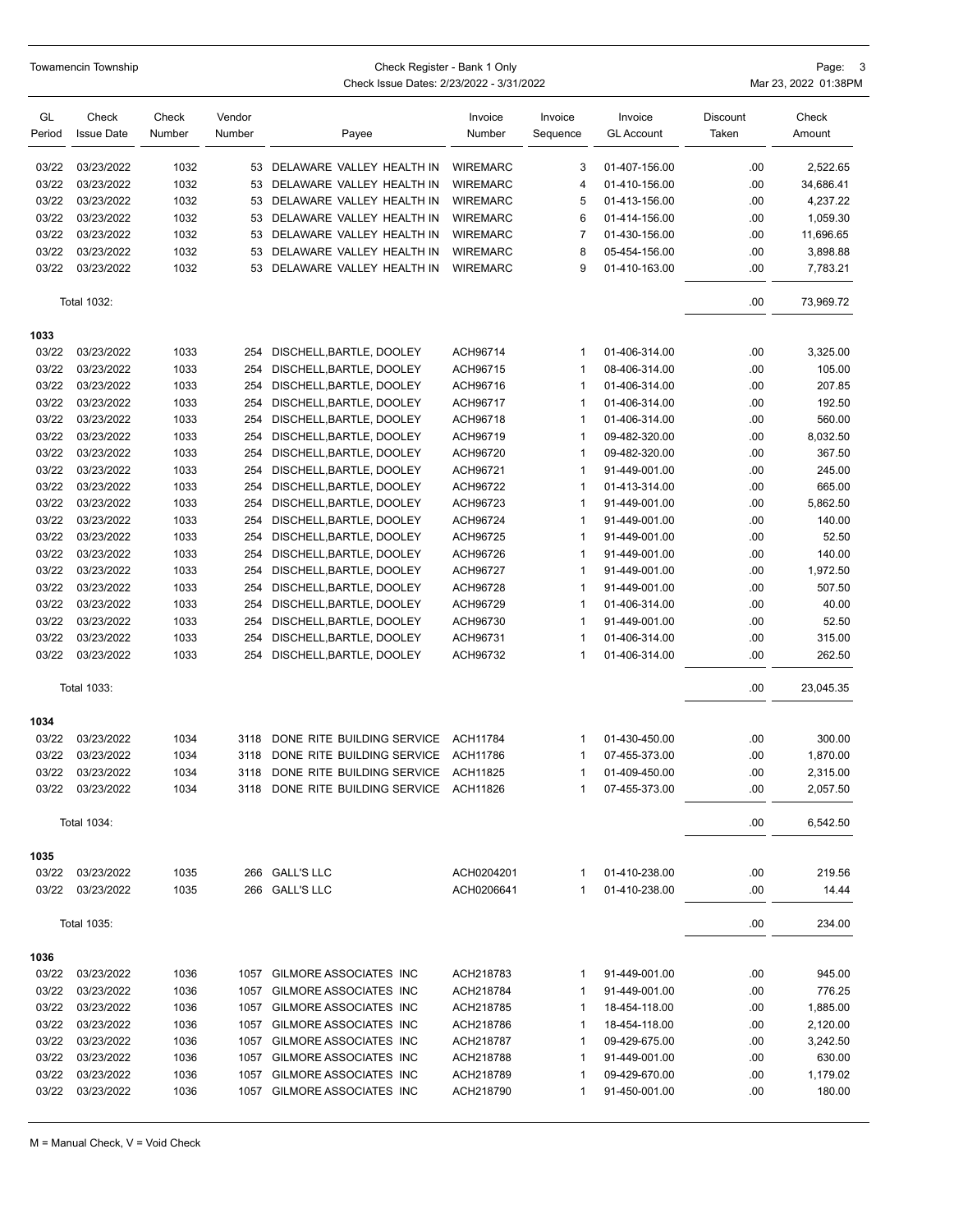|                | Towamencin Township        |                 | Check Register - Bank 1 Only<br>Check Issue Dates: 2/23/2022 - 3/31/2022 |                                                  |                        |                     |                                |                   |                    |  |
|----------------|----------------------------|-----------------|--------------------------------------------------------------------------|--------------------------------------------------|------------------------|---------------------|--------------------------------|-------------------|--------------------|--|
| GL<br>Period   | Check<br><b>Issue Date</b> | Check<br>Number | Vendor<br>Number                                                         | Payee                                            | Invoice<br>Number      | Invoice<br>Sequence | Invoice<br><b>GL Account</b>   | Discount<br>Taken | Check<br>Amount    |  |
| 03/22<br>03/22 | 03/23/2022<br>03/23/2022   | 1036<br>1036    | 1057<br>1057                                                             | GILMORE ASSOCIATES INC<br>GILMORE ASSOCIATES INC | ACH218791<br>ACH218792 | 1<br>1              | 09-429-313.00<br>09-429-313.00 | .00.<br>.00       | 300.00<br>8,497.49 |  |
|                | Total 1036:                |                 |                                                                          |                                                  |                        |                     |                                | .00.              | 19,755.26          |  |
| 1037           |                            |                 |                                                                          |                                                  |                        |                     |                                |                   |                    |  |
| 03/22          | 03/23/2022                 | 1037            | 3197                                                                     | GOOSE SQUAD LLC                                  | <b>ACH2258</b>         | 1                   | 01-409-450.00                  | .00.              | 600.00             |  |
| 03/22          | 03/23/2022                 | 1037            | 3197                                                                     | <b>GOOSE SQUAD LLC</b>                           | <b>ACH2258</b>         | $\overline{2}$      | 05-454-450.00                  | .00               | 150.00             |  |
| 03/22          | 03/23/2022                 | 1037            | 3197                                                                     | GOOSE SQUAD LLC                                  | <b>ACH2258</b>         | 3                   | 05-454-450.00                  | .00               | 150.00             |  |
|                | <b>Total 1037:</b>         |                 |                                                                          |                                                  |                        |                     |                                | .00               | 900.00             |  |
| 1038           |                            |                 |                                                                          |                                                  |                        |                     |                                |                   |                    |  |
| 03/22          | 03/23/2022                 | 1038            |                                                                          | 269 GRAINGER, INC.                               | ACH9225704             | 1                   | 01-430-260.00                  | .00.              | 56.46              |  |
|                | <b>Total 1038:</b>         |                 |                                                                          |                                                  |                        |                     |                                | .00.              | 56.46              |  |
| 1039           |                            |                 |                                                                          |                                                  |                        |                     |                                |                   |                    |  |
| 03/22          | 03/23/2022                 | 1039            |                                                                          | 2378 KEYSTONE MUNICIPAL SERVIC                   | ACH33915               | 1                   | 01-413-310.00                  | .00.              | 4,280.00           |  |
| 03/22          | 03/23/2022                 | 1039            |                                                                          | 2378 KEYSTONE MUNICIPAL SERVIC                   | ACH33921               | 1                   | 01-413-310.00                  | .00               | 2,585.00           |  |
| 03/22          | 03/23/2022                 | 1039            |                                                                          | 2378 KEYSTONE MUNICIPAL SERVIC                   | ACH33965               | 1                   | 01-413-310.00                  | .00.              | 4,554.00           |  |
|                | <b>Total 1039:</b>         |                 |                                                                          |                                                  |                        |                     |                                | .00.              | 11,419.00          |  |
| 1040           |                            |                 |                                                                          |                                                  |                        |                     |                                |                   |                    |  |
| 03/22          | 03/23/2022                 | 1040            | 297                                                                      | MC MAHON ASSOCIATES, INC.                        | <b>ACHPROPO</b>        | 1                   | 01-433-313.00                  | .00.              | 4,500.00           |  |
|                | Total 1040:                |                 |                                                                          |                                                  |                        |                     |                                | .00.              | 4,500.00           |  |
| 1041           |                            |                 |                                                                          |                                                  |                        |                     |                                |                   |                    |  |
| 03/22          | 03/23/2022                 | 1041            |                                                                          | 2390 MICHAEL E CROOM                             | ACHTTPD22              | 1                   | 01-410-450.00                  | .00.              | 640.00             |  |
|                | Total 1041:                |                 |                                                                          |                                                  |                        |                     |                                | .00.              | 640.00             |  |
| 1042           |                            |                 |                                                                          |                                                  |                        |                     |                                |                   |                    |  |
| 03/22          | 03/23/2022                 | 1042            |                                                                          | 2332 NET CARRIER TELECOM, INC                    | ACH772291              |                     | 01-407-321.00                  | .00               | 264.99             |  |
| 03/22          | 03/23/2022                 | 1042            |                                                                          | 2332 NET CARRIER TELECOM, INC                    | ACH772291              | 2                   | 01-406-321.00                  | .00               | 302.75             |  |
| 03/22          | 03/23/2022                 | 1042            |                                                                          | 2332 NET CARRIER TELECOM, INC                    | ACH772291              | 3                   | 01-403-450.00                  | .00               | 25.23              |  |
| 03/22          | 03/23/2022                 | 1042            |                                                                          | 2332 NET CARRIER TELECOM, INC                    | ACH772667              | 1                   | 01-407-321.00                  | .00               | 1,706.84           |  |
| 03/22          | 03/23/2022                 | 1042            |                                                                          | 2332 NET CARRIER TELECOM, INC                    | ACH772667              | 2                   | 01-410-321.00                  | .00               | 407.75             |  |
| 03/22          | 03/23/2022                 | 1042            |                                                                          | 2332 NET CARRIER TELECOM, INC                    | ACH772667              | 3                   | 01-419-450.00                  | .00               | 50.97              |  |
| 03/22          | 03/23/2022                 | 1042            |                                                                          | 2332 NET CARRIER TELECOM, INC                    | ACH772668              | 1                   | 01-430-321.00                  | .00               | 406.44             |  |
|                | Total 1042:                |                 |                                                                          |                                                  |                        |                     |                                | .00               | 3,164.97           |  |
| 1043           |                            |                 |                                                                          |                                                  |                        |                     |                                |                   |                    |  |
| 03/22          | 03/23/2022                 | 1043            |                                                                          | 3304 NORTH PENN GULF LLC.                        | ACH2575058             | 1                   | 01-410-251.00                  | .00               | 50.01              |  |
| 03/22          | 03/23/2022                 | 1043            |                                                                          | 3304 NORTH PENN GULF LLC.                        | ACH274856              | 1                   | 01-410-251.00                  | .00               | 62.91              |  |
| 03/22          | 03/23/2022                 | 1043            |                                                                          | 3304 NORTH PENN GULF LLC.                        | ACH274867              | 1                   | 01-410-251.00                  | .00               | 1,137.96           |  |
| 03/22          | 03/23/2022                 | 1043            |                                                                          | 3304 NORTH PENN GULF LLC.                        | ACH274980              | 1                   | 01-410-251.00                  | .00               | 616.62             |  |
| 03/22          | 03/23/2022                 | 1043            |                                                                          | 3304 NORTH PENN GULF LLC.                        | ACH274996              | 1                   | 01-410-251.00                  | .00               | 59.35              |  |
| 03/22          | 03/23/2022                 | 1043            |                                                                          | 3304 NORTH PENN GULF LLC.                        | ACH275022              | 1                   | 01-410-251.00                  | .00               | 59.35              |  |
|                | <b>Total 1043:</b>         |                 |                                                                          |                                                  |                        |                     |                                | .00               | 1,986.20           |  |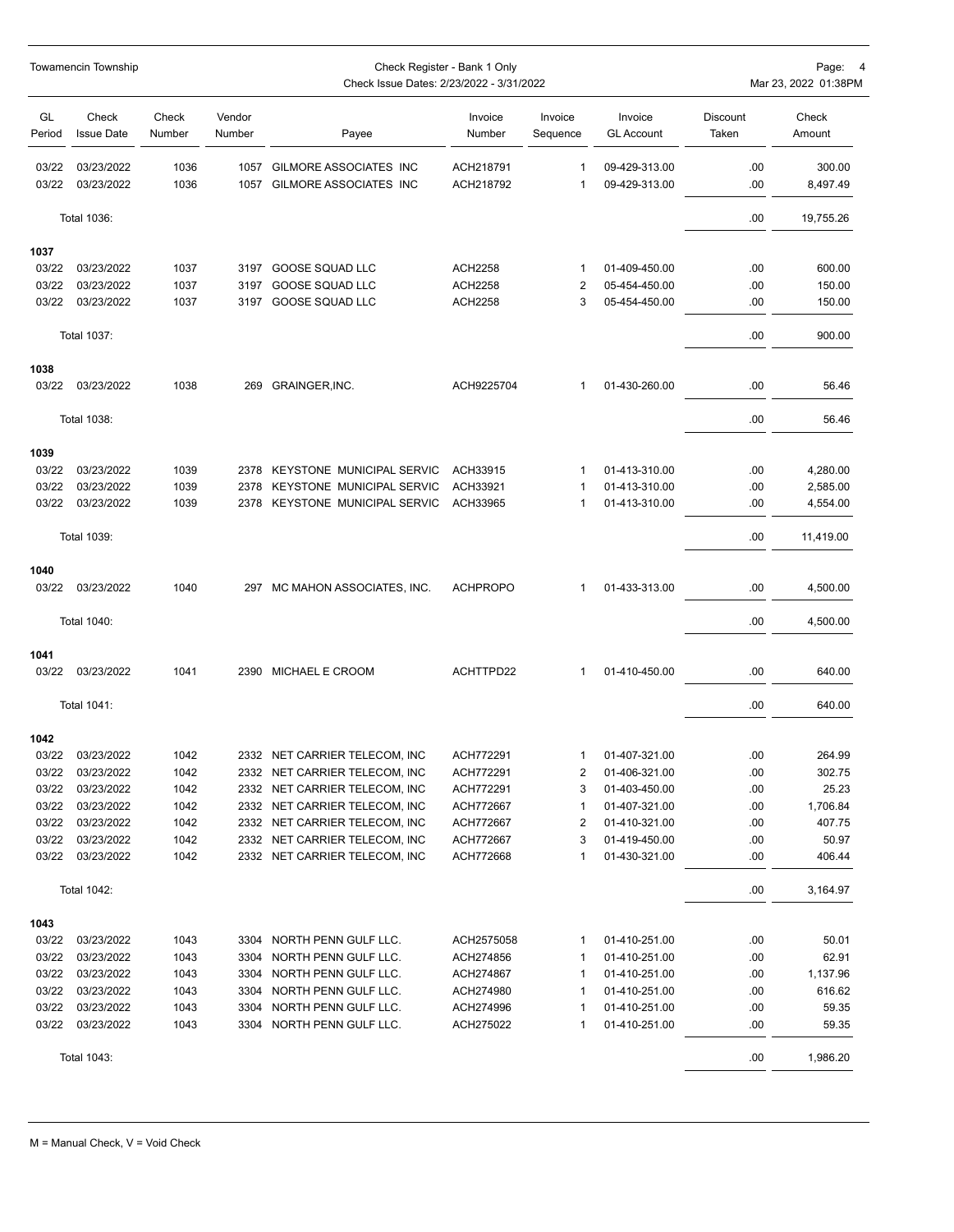|                | Towamencin Township        |                 | Check Register - Bank 1 Only<br>Check Issue Dates: 2/23/2022 - 3/31/2022<br>Mar 23, 2022 01:38PM |                                        |                   |                     |                              |                          |                 |  |
|----------------|----------------------------|-----------------|--------------------------------------------------------------------------------------------------|----------------------------------------|-------------------|---------------------|------------------------------|--------------------------|-----------------|--|
| GL<br>Period   | Check<br><b>Issue Date</b> | Check<br>Number | Vendor<br>Number                                                                                 | Payee                                  | Invoice<br>Number | Invoice<br>Sequence | Invoice<br><b>GL Account</b> | <b>Discount</b><br>Taken | Check<br>Amount |  |
| 1044           |                            |                 |                                                                                                  |                                        |                   |                     |                              |                          |                 |  |
| 03/22          | 03/23/2022                 | 1044            | 307                                                                                              | OFFICE BASICS, INC                     | ACH1973707        | 1                   | 01-406-210.00                | .00                      | 60.44           |  |
| 03/22          | 03/23/2022                 | 1044            | 307                                                                                              | OFFICE BASICS, INC                     | ACH1974431        | 1                   | 01-409-220.00                | .00                      | 72.81           |  |
| 03/22          | 03/23/2022                 | 1044            | 307                                                                                              | OFFICE BASICS, INC                     | ACH1981653        | 1                   | 01-406-210.00                | .00                      | 36.70           |  |
| 03/22          | 03/23/2022                 | 1044            | 307                                                                                              | OFFICE BASICS, INC                     | ACH1986790        | $\mathbf{1}$        | 01-406-210.00                | .00                      | 5.65            |  |
| 03/22          | 03/23/2022                 | 1044            | 307                                                                                              | OFFICE BASICS, INC                     | ACH1989882        | 1                   | 01-406-210.00                | .00                      | 39.64           |  |
| 03/22          | 03/23/2022                 | 1044            | 307                                                                                              | OFFICE BASICS, INC                     | ACH1993766        | 1                   | 01-406-210.00                | .00                      | 129.44          |  |
| 03/22          | 03/23/2022                 | 1044            | 307                                                                                              | OFFICE BASICS, INC                     | ACHCM1081         | 1                   | 01-406-210.00                | .00                      | $15.10 -$       |  |
|                | Total 1044:                |                 |                                                                                                  |                                        |                   |                     |                              | .00                      | 329.58          |  |
| 1045           |                            |                 |                                                                                                  |                                        |                   |                     |                              |                          |                 |  |
| 03/22          | 03/23/2022                 | 1045            | 347                                                                                              | TOWAMENCIN VOLUNTEER FIR ACHMAR 20     |                   | 1                   | 03-411-530.00                | .00                      | 12,660.00       |  |
| 03/22          | 03/23/2022                 | 1045            |                                                                                                  | 347 TOWAMENCIN VOLUNTEER FIR ACHMAR 20 |                   | 2                   | 01-355-060.00                | .00                      | 2,655.00-       |  |
|                | Total 1045:                |                 |                                                                                                  |                                        |                   |                     |                              | .00                      | 10,005.00       |  |
| 1046           |                            |                 |                                                                                                  |                                        |                   |                     |                              |                          |                 |  |
| 03/22          | 03/23/2022                 | 1046            | 3318                                                                                             | W.B. MASON CO. INC                     | ACH2274072        | 1                   | 01-409-366.00                | .00                      | 119.90          |  |
| 03/22          | 03/23/2022                 | 1046            | 3318                                                                                             | W.B. MASON CO. INC                     | ACH2274072        | 2                   | 01-410-210.00                | .00                      | 267.96          |  |
| 03/22          | 03/23/2022                 | 1046            | 3318                                                                                             | W.B. MASON CO. INC                     | ACH2275906        | 1                   | 01-410-210.00                | .00                      | 190.24          |  |
| 03/22          | 03/23/2022                 | 1046            | 3318                                                                                             | W.B. MASON CO. INC                     | ACH2276711        | 1                   | 01-409-220.00                | .00                      | 78.49           |  |
| 03/22          | 03/23/2022                 | 1046            | 3318                                                                                             | W.B. MASON CO. INC                     | ACH2277031        | 1                   | 01-406-210.00                | .00                      | 17.18           |  |
| 03/22          | 03/23/2022                 | 1046            | 3318                                                                                             | W.B. MASON CO. INC                     | ACH2277097        | 1                   | 01-409-366.00                | .00                      | 3.48            |  |
| 03/22          | 03/23/2022                 | 1046            | 3318                                                                                             | W.B. MASON CO. INC                     | ACH2277097        | 2                   | 01-409-366.00                | .00                      | 1.74            |  |
| 03/22          | 03/23/2022                 | 1046            | 3318                                                                                             | W.B. MASON CO. INC                     | ACH2277097        | 3                   | 01-430-366.00                | .00                      | 4.24            |  |
| 03/22          | 03/23/2022                 | 1046            | 3318                                                                                             | W.B. MASON CO. INC                     | ACH2278753        | 1                   | 01-430-220.00                | .00                      | 37.39           |  |
| 03/22          | 03/23/2022                 | 1046            | 3318                                                                                             | W.B. MASON CO. INC                     | ACH2281391        | 1                   | 01-409-366.00                | .00                      | 71.94           |  |
| 03/22          | 03/23/2022                 | 1046            | 3318                                                                                             | W.B. MASON CO. INC                     | ACHCM0706         | 1                   | 01-409-366.00                | .00                      | 17.94-          |  |
|                | <b>Total 1046:</b>         |                 |                                                                                                  |                                        |                   |                     |                              | .00                      | 774.62          |  |
| 57566          |                            |                 |                                                                                                  |                                        |                   |                     |                              |                          |                 |  |
| 02/22          | 02/23/2022                 | 57566           | 321                                                                                              | PECO                                   | 8273501606-       | 1                   | 01-433-361.00                | .00                      | 885.74          |  |
|                | Total 57566:               |                 |                                                                                                  |                                        |                   |                     |                              | .00                      | 885.74          |  |
| 57567          |                            |                 |                                                                                                  |                                        |                   |                     |                              |                          |                 |  |
| 02/22          | 02/24/2022                 | 57567           |                                                                                                  | 3305 DOCK MENNONITE ACADEMY            | <b>DEPOSIT AP</b> | 1                   | 08-406-314.00                | .00                      | 100.00          |  |
|                | Total 57567:               |                 |                                                                                                  |                                        |                   |                     |                              | .00                      | 100.00          |  |
| 57568          |                            |                 |                                                                                                  |                                        |                   |                     |                              |                          |                 |  |
| 02/22          | 02/25/2022                 | 57568           |                                                                                                  | 3305 DOCK MENNONITE ACADEMY            | <b>TOWN HALL</b>  | -1                  | 08-406-314.00                | .00                      | 100.00          |  |
|                | Total 57568:               |                 |                                                                                                  |                                        |                   |                     |                              | .00                      | 100.00          |  |
| 57569<br>03/22 | 03/01/2022                 | 57569           |                                                                                                  | 1375 COMCAST CABLE                     | 0114805-FEB       | 1                   | 06-452-321.00                | .00                      | 182.01          |  |
|                | Total 57569:               |                 |                                                                                                  |                                        |                   |                     |                              | .00                      | 182.01          |  |
|                |                            |                 |                                                                                                  |                                        |                   |                     |                              |                          |                 |  |
| 57570<br>03/22 | 03/02/2022                 | 57570           |                                                                                                  | 501 DAN JUSKO                          | 2022 TUITIO       | 1                   | 01-410-460.00                | .00                      | 1,920.00        |  |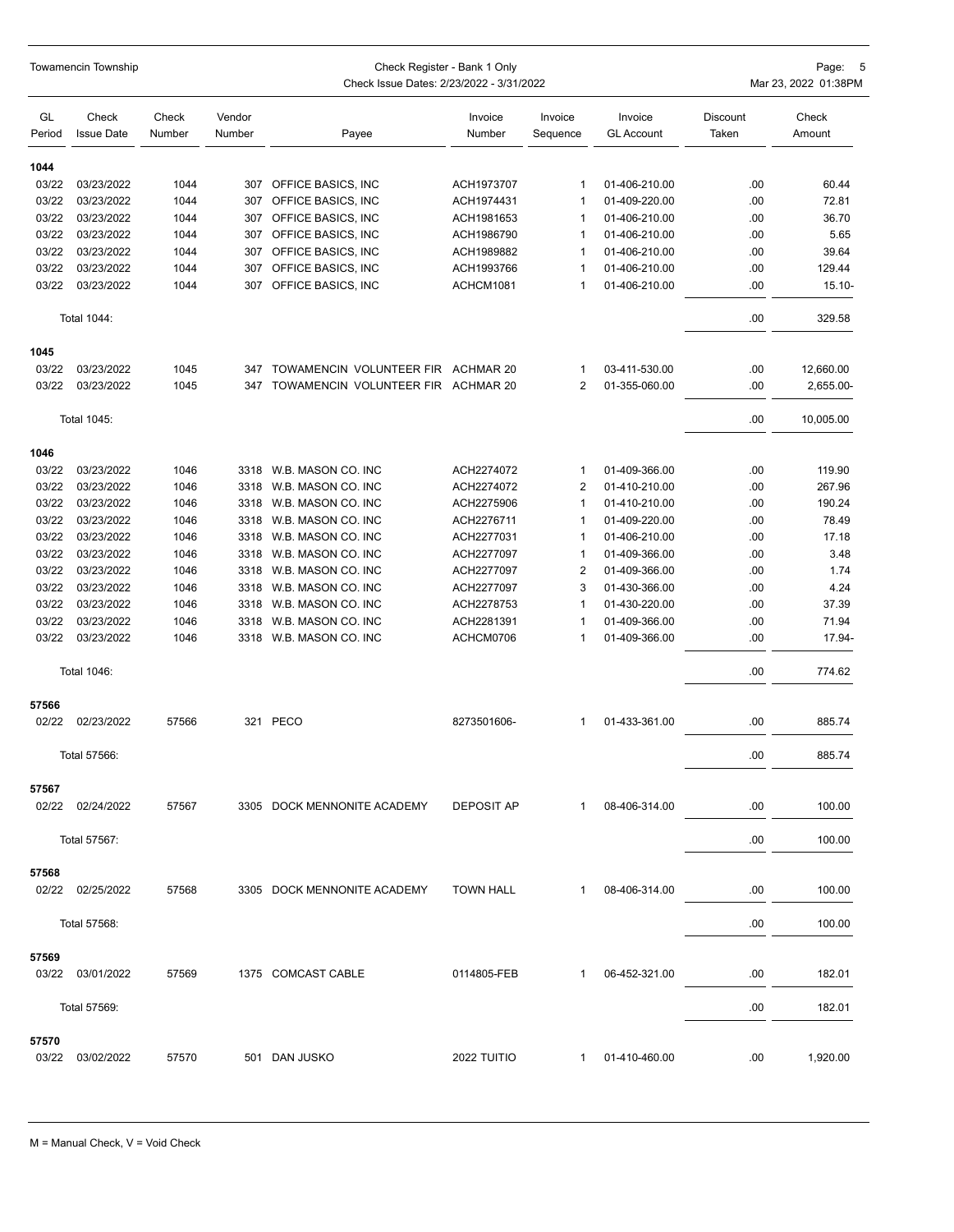|                | Towamencin Township        |                 |                  |                                         | Page: 6<br>Mar 23, 2022 01:38PM |                     |                              |                   |                 |
|----------------|----------------------------|-----------------|------------------|-----------------------------------------|---------------------------------|---------------------|------------------------------|-------------------|-----------------|
| GL<br>Period   | Check<br><b>Issue Date</b> | Check<br>Number | Vendor<br>Number | Payee                                   | Invoice<br>Number               | Invoice<br>Sequence | Invoice<br><b>GL Account</b> | Discount<br>Taken | Check<br>Amount |
|                | Total 57570:               |                 |                  |                                         |                                 |                     |                              | .00               | 1,920.00        |
| 57571          |                            |                 |                  |                                         |                                 |                     |                              |                   |                 |
| 03/22          | 03/09/2022                 | 57571           |                  | 2585 GREATAMERICA FINANCIAL SE 31190021 |                                 | 1                   | 01-473-100.00                | .00               | 588.00          |
|                | Total 57571:               |                 |                  |                                         |                                 |                     |                              | .00               | 588.00          |
| 57572          |                            |                 |                  |                                         |                                 |                     |                              |                   |                 |
| 03/22          | 03/09/2022                 | 57572           |                  | 1715 HENNING'S MARKET                   | 132856                          | $\mathbf{1}$        | 01-406-460.00                | .00               | 43.69           |
|                | Total 57572:               |                 |                  |                                         |                                 |                     |                              | .00               | 43.69           |
| 57573          |                            |                 |                  |                                         |                                 |                     |                              |                   |                 |
| 03/22          | 03/09/2022                 | 57573           |                  | 321 PECO                                | 00807-2/23/2                    | $\mathbf{1}$        | 01-433-361.00                | .00               | 84.04           |
| 03/22          | 03/09/2022                 | 57573           |                  | 321 PECO                                | 00907-2/23/2                    | $\mathbf 1$         | 01-430-361.00                | .00               | 62.79           |
| 03/22          | 03/09/2022                 | 57573           |                  | 321 PECO                                | 01104-2/23/2                    | 1                   | 01-430-361.00                | .00               | 609.34          |
| 03/22          | 03/09/2022                 | 57573           | 321              | PECO                                    | 01108-2/23/2                    | $\mathbf 1$         | 05-454-361.00                | .00               | 561.90          |
| 03/22          | 03/09/2022                 | 57573           |                  | 321 PECO                                | 01301-3/3/22                    | 1                   | 01-409-361.00                | .00               | 4,444.23        |
| 03/22          | 03/09/2022                 | 57573           |                  | 321 PECO                                | 01301-3/3/22                    | $\overline{2}$      | 01-409-362.00                | .00               | 783.01          |
| 03/22          | 03/09/2022                 | 57573           |                  | 321 PECO                                | 01401-2/23/2                    | $\mathbf{1}$        | 06-452-361.00                | .00               | 1,040.86        |
| 03/22          | 03/09/2022                 | 57573           |                  | 321 PECO                                | 01804-2/22/2                    | 1                   | 05-454-361.00                | .00               | 35.22           |
| 03/22          | 03/09/2022                 | 57573           | 321              | PECO                                    | 62096-2/22/2                    | $\mathbf{1}$        | 07-455-361.00                | .00               | 14.08           |
| 03/22          | 03/09/2022                 | 57573           |                  | 321 PECO                                | 65181-3/3/22                    | 1                   | 05-454-361.00                | .00               | 45.57           |
| 03/22          | 03/09/2022                 | 57573           |                  | 321 PECO                                | 69129-2/23/2                    | $\mathbf{1}$        | 01-433-361.00                | .00               | 253.31          |
| 03/22          | 03/09/2022                 | 57573           |                  | 321 PECO                                | 85063-2/25/2                    | 1                   | 05-454-361.00                | .00               | 44.23           |
|                | Total 57573:               |                 |                  |                                         |                                 |                     |                              | .00               | 7,978.58        |
| 57574          |                            |                 |                  |                                         |                                 |                     |                              |                   |                 |
| 03/22          | 03/10/2022                 | 57574           |                  | 3845 MINUTEMAN PRESS                    | 21436                           | $\mathbf{1}$        | 05-367-750.30                | .00               | 1,782.05        |
|                | Total 57574:               |                 |                  |                                         |                                 |                     |                              | .00               | 1,782.05        |
| 57575          |                            |                 |                  |                                         |                                 |                     |                              |                   |                 |
|                | 03/22 03/10/2022           | 57575           |                  | 3290 LITTLEY, DAN                       | <b>2022 EMER</b>                |                     | 01-415-145.00                | .00               | 5,000.00        |
|                | Total 57575:               |                 |                  |                                         |                                 |                     |                              | .00               | 5,000.00        |
|                |                            |                 |                  |                                         |                                 |                     |                              |                   |                 |
| 57576<br>03/22 | 03/10/2022                 | 57576           |                  | 423 MCATO                               | <b>SPRING CO</b>                | $\mathbf{1}$        | 01-400-460.00                | .00               | 40.00           |
|                | Total 57576:               |                 |                  |                                         |                                 |                     |                              | .00               | 40.00           |
| 57577          |                            |                 |                  |                                         |                                 |                     |                              |                   |                 |
| 03/22          | 03/23/2022                 | 57577           |                  | 3442 A.B. MARTIN ROOFING SUPPLY         | 0828024                         | 1                   | 05-454-373.00                | .00               | 1,837.20        |
| 03/22          | 03/23/2022                 | 57577           |                  | 3442 A.B. MARTIN ROOFING SUPPLY         | 0828028                         | $\mathbf{1}$        | 05-454-373.00                | .00               | 1,721.33        |
| 03/22          | 03/23/2022                 | 57577           |                  | 3442 A.B. MARTIN ROOFING SUPPLY         | 0828030                         | $\mathbf{1}$        | 05-454-373.00                | .00               | 395.20          |
| 03/22          | 03/23/2022                 | 57577           |                  | 3442 A.B. MARTIN ROOFING SUPPLY         | 1228731                         | 1                   | 05-454-373.00                | .00               | 554.40          |
| 03/22          | 03/23/2022                 | 57577           |                  | 3442 A.B. MARTIN ROOFING SUPPLY         | SI-907226                       | 1                   | 05-454-373.00                | .00               | 593.46-         |
|                | Total 57577:               |                 |                  |                                         |                                 |                     |                              | .00               | 3,914.67        |
|                |                            |                 |                  |                                         |                                 |                     |                              |                   |                 |
| 57578<br>03/22 | 03/23/2022                 | 57578           |                  | 102 ALL POINTS REPORTING                | $3 - 3 - 22$                    | -1                  | 91-450-001.00                | .00               | 200.00          |
| 03/22          | 03/23/2022                 | 57578           |                  | 102 ALL POINTS REPORTING                | CU 2/9/22                       | 1                   | 91-450-001.00                | .00               | 392.85          |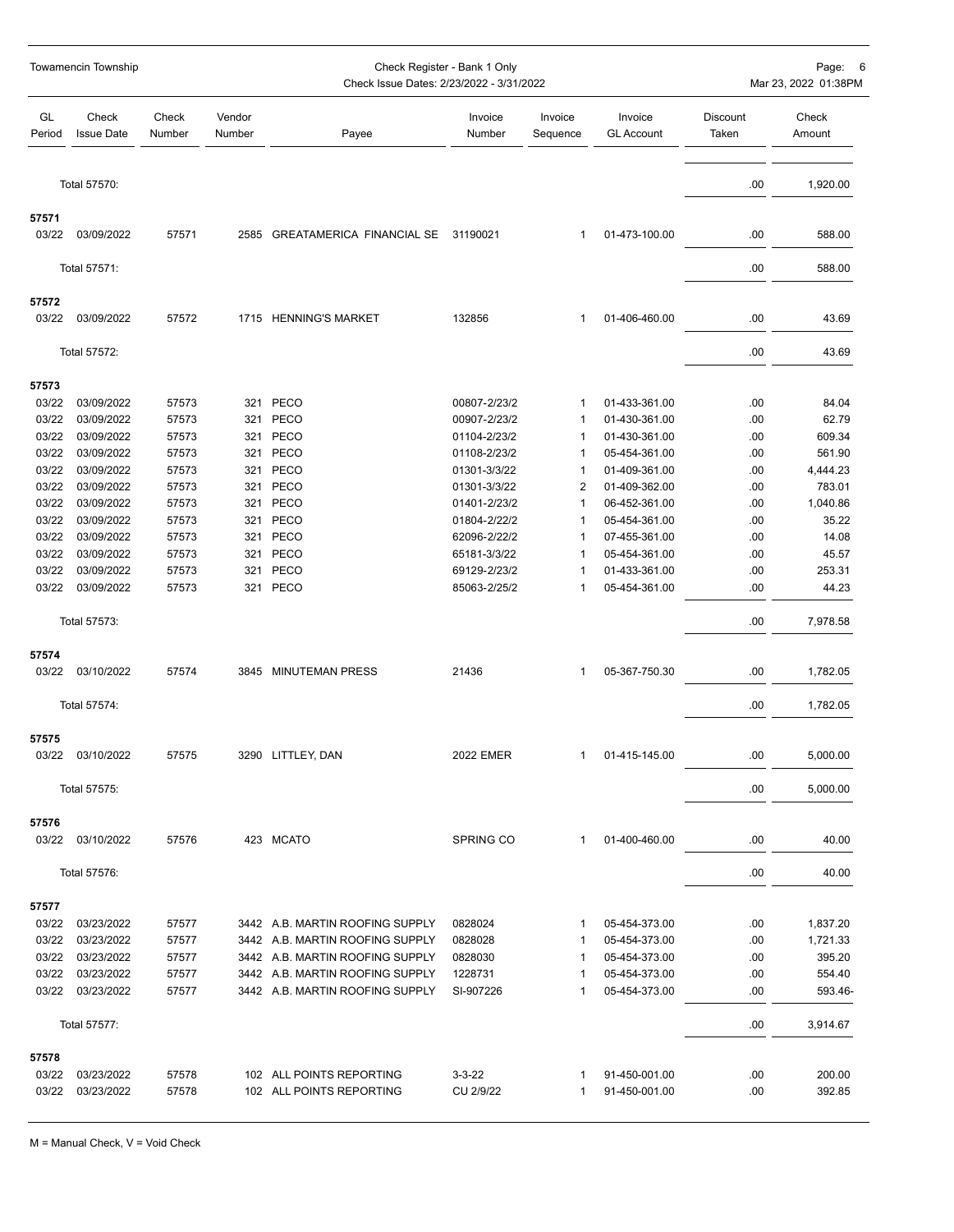|                | Towamencin Township        |                 |                  | Check Register - Bank 1 Only<br>Check Issue Dates: 2/23/2022 - 3/31/2022 |                          | Page: 7<br>Mar 23, 2022 01:38PM |                              |                   |                  |
|----------------|----------------------------|-----------------|------------------|--------------------------------------------------------------------------|--------------------------|---------------------------------|------------------------------|-------------------|------------------|
| GL<br>Period   | Check<br><b>Issue Date</b> | Check<br>Number | Vendor<br>Number | Payee                                                                    | Invoice<br>Number        | Invoice<br>Sequence             | Invoice<br><b>GL Account</b> | Discount<br>Taken | Check<br>Amount  |
|                | Total 57578:               |                 |                  |                                                                          |                          |                                 |                              | .00               | 592.85           |
|                |                            |                 |                  |                                                                          |                          |                                 |                              |                   |                  |
| 57579          |                            |                 |                  |                                                                          |                          |                                 | 01-430-230.00                |                   |                  |
| 03/22<br>03/22 | 03/23/2022<br>03/23/2022   | 57579<br>57579  | 156              | 156 AMERIGAS PROPANE L.P.<br>AMERIGAS PROPANE L.P.                       | 3132790952<br>3133143596 | 1                               | 01-430-230.00                | .00<br>.00        | 629.91<br>776.01 |
| 03/22          | 03/23/2022                 | 57579           |                  | 156 AMERIGAS PROPANE L.P.                                                | 3133317309               | 1<br>1                          | 01-430-230.00                | .00               | 420.02           |
|                |                            |                 |                  |                                                                          |                          |                                 |                              |                   |                  |
|                | Total 57579:               |                 |                  |                                                                          |                          |                                 |                              | .00               | 1,825.94         |
| 57580          |                            |                 |                  |                                                                          |                          |                                 |                              |                   |                  |
| 03/22          | 03/23/2022                 | 57580           |                  | 238 BISHOP WOOD PROD., INC.                                              | 261285                   | 1                               | 07-455-373.00                | .00               | 6.00             |
|                | Total 57580:               |                 |                  |                                                                          |                          |                                 |                              | .00               | 6.00             |
| 57581          |                            |                 |                  |                                                                          |                          |                                 |                              |                   |                  |
| 03/22          | 03/23/2022                 | 57581           | 2069             | <b>CINTAS CORP</b>                                                       | 411124405                | 1                               | 01-430-450.00                | .00               | 33.34            |
| 03/22          | 03/23/2022                 | 57581           | 2069             | <b>CINTAS CORP</b>                                                       | 411124405                | 2                               | 01-430-238.00                | .00               | 121.88           |
| 03/22          | 03/23/2022                 | 57581           | 2069             | <b>CINTAS CORP</b>                                                       | 4111850541               | 1                               | 01-409-450.00                | .00               | 72.33            |
| 03/22          | 03/23/2022                 | 57581           | 2069             | <b>CINTAS CORP</b>                                                       | 4111938648               | 1                               | 01-430-450.00                | .00               | 69.95            |
| 03/22          | 03/23/2022                 | 57581           | 2069             | <b>CINTAS CORP</b>                                                       | 4112633615               | 1                               | 01-430-450.00                | .00               | 33.34            |
| 03/22          | 03/23/2022                 | 57581           | 2069             | <b>CINTAS CORP</b>                                                       | 4112633615               | 2                               | 01-430-238.00                | .00               | 124.38           |
| 03/22          | 03/23/2022                 | 57581           | 2069             | <b>CINTAS CORP</b>                                                       | 4113213718               | 1                               | 01-409-450.00                | .00               | 72.33            |
| 03/22          | 03/23/2022                 | 57581           | 2069             | <b>CINTAS CORP</b>                                                       | 4113310719               | 1                               | 01-430-450.00                | .00               | 69.95            |
| 03/22          | 03/23/2022                 | 57581           | 2069             | <b>CINTAS CORP</b>                                                       | 4113310719               | 2                               | 01-430-238.00                | .00               | 121.88           |
|                | Total 57581:               |                 |                  |                                                                          |                          |                                 |                              | .00               | 719.38           |
|                |                            |                 |                  |                                                                          |                          |                                 |                              |                   |                  |
| 57582<br>03/22 | 03/23/2022                 | 57582           | 2561             | CKS ENGINEERS, INC                                                       | 21-6953                  | 1                               | 91-449-001.00                | .00               | 245.00           |
| 03/22          | 03/23/2022                 | 57582           | 2561             | CKS ENGINEERS, INC                                                       | 21-6963                  | 1                               | 01-436-313.00                | .00               | 980.00           |
| 03/22          | 03/23/2022                 | 57582           | 2561             | CKS ENGINEERS, INC                                                       | 21-6963                  | 2                               | 01-414-313.00                | .00               | 1,870.30         |
| 03/22          | 03/23/2022                 | 57582           | 2561             | CKS ENGINEERS, INC                                                       | 21-6963                  | 3                               | 07-454-102.14                | .00               | 300.00           |
| 03/22          | 03/23/2022                 | 57582           | 2561             | CKS ENGINEERS, INC                                                       | 21-6964                  | 1                               | 30-409-723.00                | .00               | 968.75           |
| 03/22          | 03/23/2022                 | 57582           |                  | 2561 CKS ENGINEERS, INC                                                  | 21-6965                  | 1                               | 30-409-722.00                | .00               | 120.00           |
| 03/22          | 03/23/2022                 | 57582           |                  | 2561 CKS ENGINEERS, INC                                                  | 21-6966                  |                                 | 30-409-722.00                | .00               | 600.00           |
| 03/22          | 03/23/2022                 | 57582           |                  | 2561 CKS ENGINEERS, INC                                                  | 21-6967                  | 1                               | 30-409-722.00                | .00               | 3,191.70         |
| 03/22          | 03/23/2022                 | 57582           | 2561             | CKS ENGINEERS, INC                                                       | 21-6968                  | 1                               | 01-436-313.00                | .00               | 1,835.20         |
| 03/22          | 03/23/2022                 | 57582           |                  | 2561 CKS ENGINEERS, INC                                                  | 21-6970                  | 1                               | 91-449-001.00                | .00               | 190.00           |
| 03/22          | 03/23/2022                 | 57582           |                  | 2561 CKS ENGINEERS, INC                                                  | 21-6971                  | 1                               | 91-449-001.00                | .00               | 60.00            |
| 03/22          | 03/23/2022                 | 57582           |                  | 2561 CKS ENGINEERS, INC                                                  | 21-6972                  | 1                               | 91-449-001.00                | .00               | 60.00            |
| 03/22          | 03/23/2022                 | 57582           |                  | 2561 CKS ENGINEERS, INC                                                  | 21-6973                  | 1                               | 91-449-001.00                | .00               | 52.06            |
| 03/22          | 03/23/2022                 | 57582           | 2561             | CKS ENGINEERS, INC                                                       | 21-6974                  | 1                               | 91-449-001.00                | .00               | 342.47           |
| 03/22          | 03/23/2022                 | 57582           |                  | 2561 CKS ENGINEERS, INC                                                  | 21-6975                  | 1                               | 91-449-001.00                | .00               | 222.38           |
| 03/22          | 03/23/2022                 | 57582           |                  | 2561 CKS ENGINEERS, INC                                                  | 21-6976                  | 1                               | 91-449-001.00                | .00               | 6,342.63         |
| 03/22          | 03/23/2022                 | 57582           |                  | 2561 CKS ENGINEERS, INC                                                  | 21-6979                  | 1                               | 91-449-001.00                | .00               | 472.13           |
| 03/22          | 03/23/2022                 | 57582           | 2561             | CKS ENGINEERS, INC                                                       | 21-6981                  | 1                               | 91-449-001.00                | .00               | 370.00           |
| 03/22          | 03/23/2022                 | 57582           | 2561             | CKS ENGINEERS, INC                                                       | 21-6982                  | 1                               | 91-449-001.00                | .00               | 1,850.00         |
| 03/22          | 03/23/2022                 | 57582           |                  | 2561 CKS ENGINEERS, INC                                                  | 31-6980                  | 1                               | 91-450-001.00                | .00               | 610.00           |
|                | Total 57582:               |                 |                  |                                                                          |                          |                                 |                              | .00               | 20,682.62        |
| 57583          |                            |                 |                  |                                                                          |                          |                                 |                              |                   |                  |
| 03/22          | 03/23/2022                 | 57583           |                  | 249 DAVIDHEISER'S INC.                                                   | 25241                    | 1                               | 01-410-451.00                | .00               | 72.00            |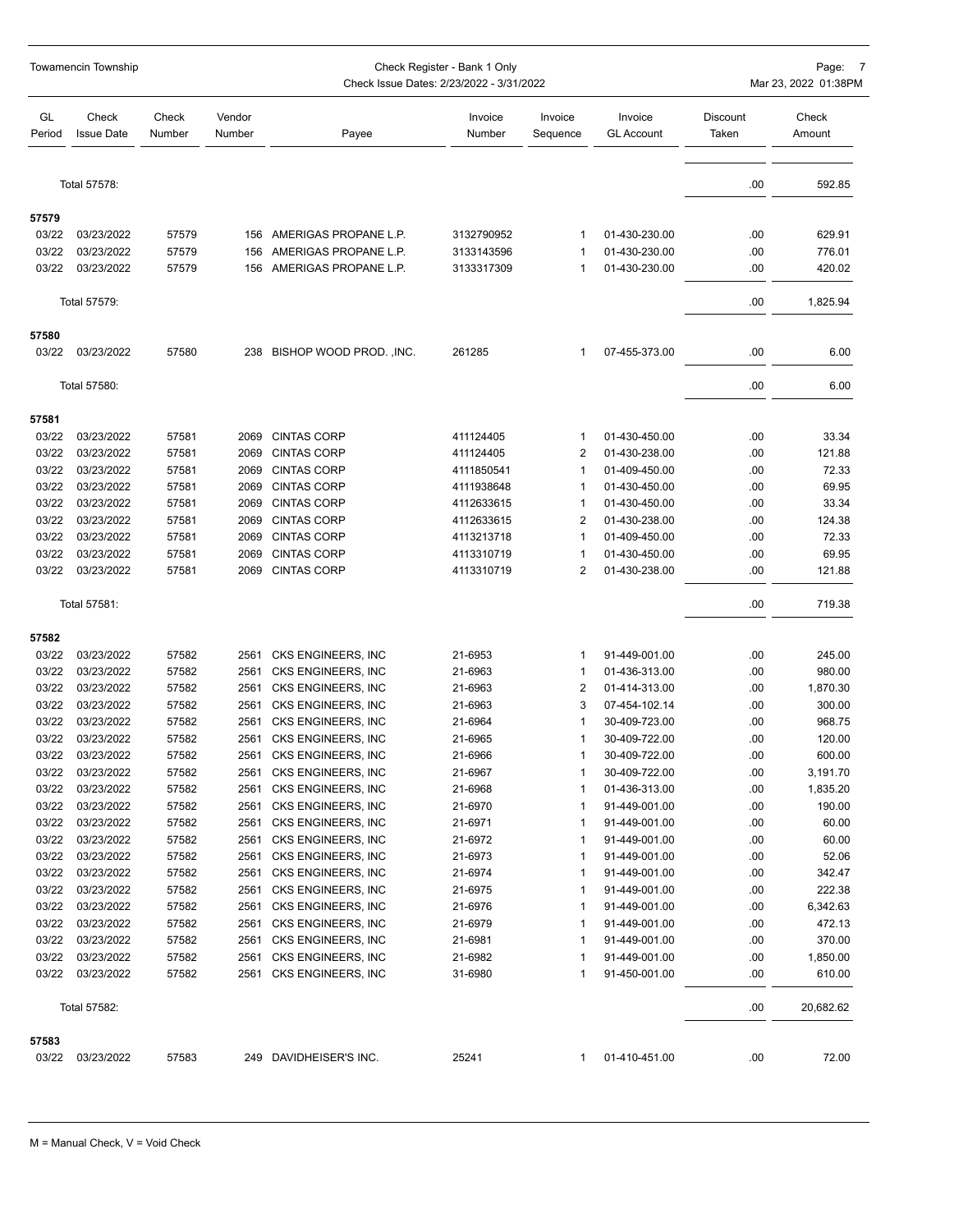|                | Towamencin Township        |                 |                  | Check Register - Bank 1 Only<br>Check Issue Dates: 2/23/2022 - 3/31/2022 | Page: 8<br>Mar 23, 2022 01:38PM |                     |                                |                   |                      |
|----------------|----------------------------|-----------------|------------------|--------------------------------------------------------------------------|---------------------------------|---------------------|--------------------------------|-------------------|----------------------|
| GL<br>Period   | Check<br><b>Issue Date</b> | Check<br>Number | Vendor<br>Number | Payee                                                                    | Invoice<br>Number               | Invoice<br>Sequence | Invoice<br><b>GL Account</b>   | Discount<br>Taken | Check<br>Amount      |
|                | Total 57583:               |                 |                  |                                                                          |                                 |                     |                                | .00               | 72.00                |
| 57584          |                            |                 |                  |                                                                          |                                 |                     |                                |                   |                      |
| 03/22          | 03/23/2022                 | 57584           |                  | 250 DEL-VAL INT'L TRUCKS, INC.                                           | 13268204                        | 1                   | 01-437-374.00                  | .00               | 1,044.96             |
|                | Total 57584:               |                 |                  |                                                                          |                                 |                     |                                | .00               | 1,044.96             |
| 57585<br>03/22 | 03/23/2022                 | 57585           |                  | 3583 DETWEILER, E RAY                                                    | 4081                            | 1                   | 05-454-373.00                  | .00               | 3,080.00             |
|                | Total 57585:               |                 |                  |                                                                          |                                 |                     |                                | .00               | 3,080.00             |
|                |                            |                 |                  |                                                                          |                                 |                     |                                |                   |                      |
| 57586<br>03/22 | 03/23/2022                 | 57586           |                  | 3752 DILWORTH PAXSON                                                     | 30771-4                         | 1                   | 08-406-314.00                  | .00               | 3,000.00             |
|                | Total 57586:               |                 |                  |                                                                          |                                 |                     |                                | .00               | 3,000.00             |
| 57587          |                            |                 |                  |                                                                          |                                 |                     |                                |                   |                      |
| 03/22          | 03/23/2022                 | 57587           |                  | 3651 EAGLE POWER & EQUIPMENT                                             | P30791                          | $\mathbf{1}$        | 01-437-374.00                  | .00               | 45.50                |
|                | Total 57587:               |                 |                  |                                                                          |                                 |                     |                                | .00               | 45.50                |
| 57588          |                            |                 |                  |                                                                          |                                 |                     |                                |                   |                      |
| 03/22          | 03/23/2022                 | 57588           |                  | 3134 ECKERT SEAMANS CHERIN &                                             | 1671612                         | 1                   | 01-406-314.00                  | .00               | 1,357.00             |
| 03/22          | 03/23/2022                 | 57588           | 3134             | <b>ECKERT SEAMANS CHERIN &amp;</b>                                       | 1671613                         | 1                   | 01-406-314.00                  | .00               | 1,298.00             |
|                | Total 57588:               |                 |                  |                                                                          |                                 |                     |                                | .00               | 2,655.00             |
| 57589          |                            |                 |                  |                                                                          |                                 |                     |                                |                   |                      |
| 03/22          | 03/23/2022                 | 57589           |                  | 2880 EXETER SUPPLY CO, INC.                                              | 310689                          | 1                   | 01-436-220.00                  | .00               | 1,171.00             |
| 03/22<br>03/22 | 03/23/2022<br>03/23/2022   | 57589<br>57589  | 2880<br>2880     | EXETER SUPPLY CO, INC.<br>EXETER SUPPLY CO, INC.                         | 310690<br>310691                | 1<br>1              | 01-436-220.00<br>01-436-220.00 | .00<br>.00        | 7,232.28<br>1,595.40 |
|                |                            |                 |                  |                                                                          |                                 |                     |                                |                   |                      |
|                | Total 57589:               |                 |                  |                                                                          |                                 |                     |                                | .00               | 9,998.68             |
| 57590<br>03/22 | 03/23/2022                 | 57590           |                  | 3516 FP FINANCE PROGRAM                                                  | 31190022                        | 1                   | 01-473-100.00                  | .00               | 105.00               |
|                | Total 57590:               |                 |                  |                                                                          |                                 |                     |                                | .00               | 105.00               |
| 57591          |                            |                 |                  |                                                                          |                                 |                     |                                |                   |                      |
| 03/22          | 03/23/2022                 | 57591           |                  | 482 GEORGE ELY ASSOCIATE, INC.                                           | E40366                          | $\mathbf{1}$        | 07-455-373.00                  | .00               | 293.00               |
|                | Total 57591:               |                 |                  |                                                                          |                                 |                     |                                | .00               | 293.00               |
| 57592          |                            |                 |                  |                                                                          |                                 |                     |                                |                   |                      |
| 03/22          | 03/23/2022                 | 57592           |                  | 76 H & K MATERIALS                                                       | 31188                           | 1                   | 01-438-245.00                  | .00               | 281.60               |
| 03/22          | 03/23/2022                 | 57592           |                  | 76 H & K MATERIALS                                                       | 31276                           | 1                   | 07-455-373.00                  | .00               | 752.36               |
|                | Total 57592:               |                 |                  |                                                                          |                                 |                     |                                | .00               | 1,033.96             |
| 57593          |                            |                 |                  |                                                                          |                                 |                     |                                |                   |                      |
| 03/22          | 03/23/2022                 | 57593           |                  | 3189 HAVIS INC.                                                          | 165199                          | 1                   | 01-410-251.00                  | .00               | 154.00               |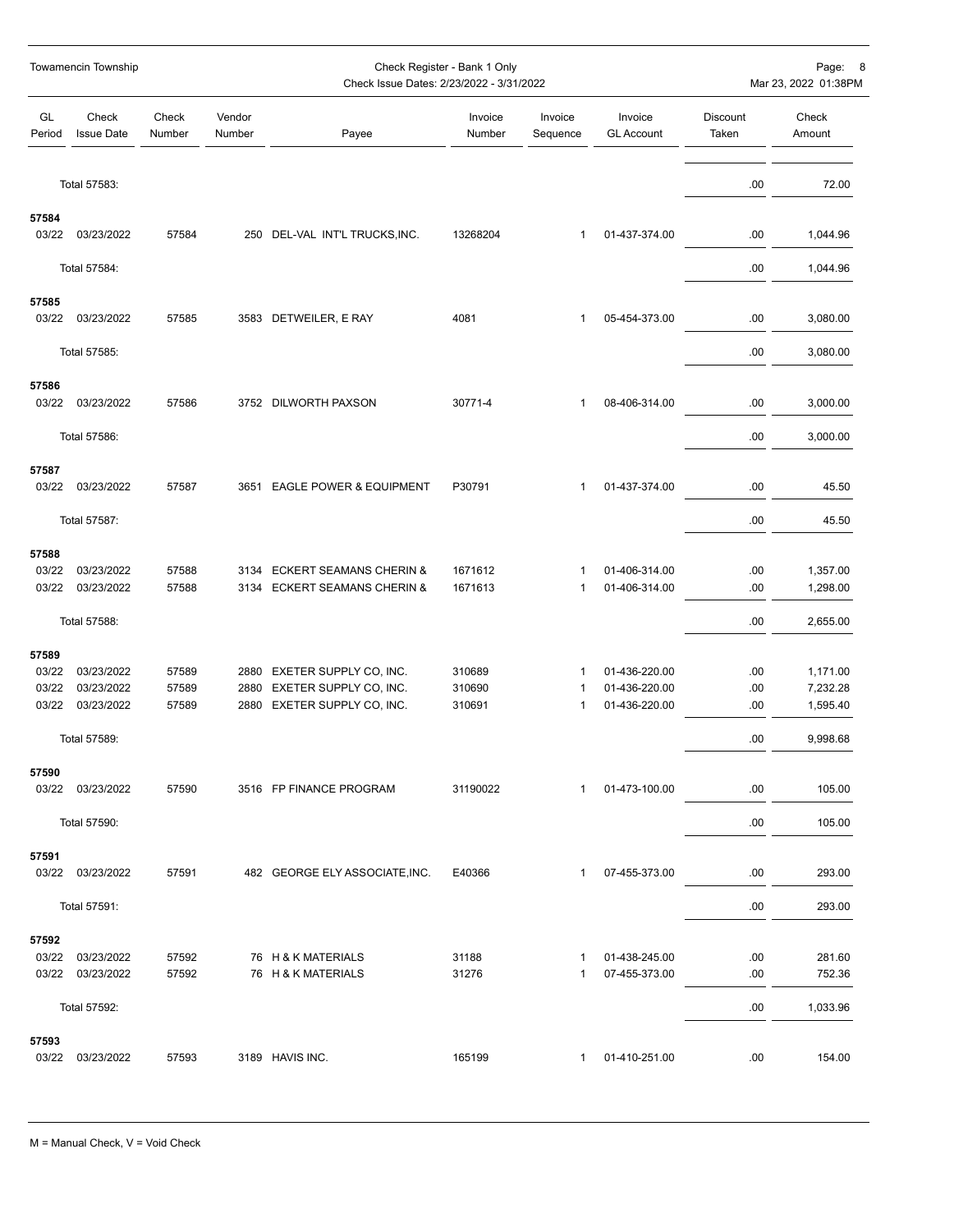|              | Towamencin Township        |                 | Check Register - Bank 1 Only<br>Mar 23, 2022 01:38PM<br>Check Issue Dates: 2/23/2022 - 3/31/2022 |                                |                   |                     |                              |                          |                 |  |
|--------------|----------------------------|-----------------|--------------------------------------------------------------------------------------------------|--------------------------------|-------------------|---------------------|------------------------------|--------------------------|-----------------|--|
| GL<br>Period | Check<br><b>Issue Date</b> | Check<br>Number | Vendor<br>Number                                                                                 | Payee                          | Invoice<br>Number | Invoice<br>Sequence | Invoice<br><b>GL Account</b> | <b>Discount</b><br>Taken | Check<br>Amount |  |
|              | Total 57593:               |                 |                                                                                                  |                                |                   |                     |                              | .00                      | 154.00          |  |
| 57594        |                            |                 |                                                                                                  |                                |                   |                     |                              |                          |                 |  |
| 03/22        | 03/23/2022                 | 57594           |                                                                                                  | 3607 HOFFMAN EQUIPMENT         | E20544            | 1                   | 01-437-374.00                | .00                      | 56.89           |  |
|              | Total 57594:               |                 |                                                                                                  |                                |                   |                     |                              | .00                      | 56.89           |  |
| 57595        |                            |                 |                                                                                                  |                                |                   |                     |                              |                          |                 |  |
| 03/22        | 03/23/2022                 | 57595           | 1865                                                                                             | LAWSON PRODUCTS, INC           | 9309265487        | 1                   | 01-430-220.00                | .00                      | 287.50          |  |
|              | Total 57595:               |                 |                                                                                                  |                                |                   |                     |                              | .00                      | 287.50          |  |
| 57596        |                            |                 |                                                                                                  |                                |                   |                     |                              |                          |                 |  |
| 03/22        | 03/23/2022                 | 57596           | 1505                                                                                             | LOWE'S BUSINESS ACCOUNT        | 7297850-3/2/      | $\mathbf 1$         | 06-452-373.00                | .00                      | 7.17            |  |
| 03/22        | 03/23/2022                 | 57596           | 1505                                                                                             | LOWE'S BUSINESS ACCOUNT        | 7297850-3/2/      | 2                   | 01-409-220.00                | .00                      | 176.61          |  |
| 03/22        | 03/23/2022                 | 57596           | 1505                                                                                             | LOWE'S BUSINESS ACCOUNT        | 7297850-3/2/      | 3                   | 01-430-220.00                | .00                      | 48.92           |  |
| 03/22        | 03/23/2022                 | 57596           | 1505                                                                                             | LOWE'S BUSINESS ACCOUNT        | 7297850-3/2/      | 4                   | 05-454-373.00                | .00                      | 1,560.90        |  |
| 03/22        | 03/23/2022                 | 57596           | 1505                                                                                             | LOWE'S BUSINESS ACCOUNT        | 7297850-3/2/      | 5                   | 05-454-373.00                | .00                      | 37.84           |  |
| 03/22        | 03/23/2022                 | 57596           | 1505                                                                                             | <b>LOWE'S BUSINESS ACCOUNT</b> | 7297850-3/2/      | 6                   | 01-438-245.00                | .00                      | 265.60          |  |
| 03/22        | 03/23/2022                 | 57596           | 1505                                                                                             | LOWE'S BUSINESS ACCOUNT        | 7297850-3/2/      | 7                   | 06-452-220.00                | .00                      | 17.04           |  |
| 03/22        | 03/23/2022                 | 57596           | 1505                                                                                             | LOWE'S BUSINESS ACCOUNT        | 7297850-3/2/      | 8                   | 01-430-220.00                | .00                      | 83.72           |  |
| 03/22        | 03/23/2022                 | 57596           | 1505                                                                                             | LOWE'S BUSINESS ACCOUNT        | 7297850-3/2/      | 9                   | 07-455-373.00                | .00                      | 75.03           |  |
| 03/22        | 03/23/2022                 | 57596           | 1505                                                                                             | LOWE'S BUSINESS ACCOUNT        | 7297850-3/2/      | 10                  | 01-430-372.00                | .00                      | 72.06           |  |
| 03/22        | 03/23/2022                 | 57596           | 1505                                                                                             | LOWE'S BUSINESS ACCOUNT        | 7297850-3/2/      | 11                  | 06-452-373.00                | .00                      | 21.72           |  |
| 03/22        | 03/23/2022                 | 57596           | 1505                                                                                             | LOWE'S BUSINESS ACCOUNT        | 7297850-3/2/      | 12                  | 01-410-220.03                | .00                      | 8.54            |  |
| 03/22        | 03/23/2022                 | 57596           | 1505                                                                                             | LOWE'S BUSINESS ACCOUNT        | 7297850-3/2/      | 13                  | 01-430-220.00                | .00                      | 13.62           |  |
|              | Total 57596:               |                 |                                                                                                  |                                |                   |                     |                              | .00                      | 2,388.77        |  |
| 57597        |                            |                 |                                                                                                  |                                |                   |                     |                              |                          |                 |  |
| 03/22        | 03/23/2022                 | 57597           |                                                                                                  | 34 LYLE ELECTRIC               | $2 - 21 - 22$     | 1                   | 01-409-373.00                | .00                      | 1,498.47        |  |
| 03/22        | 03/23/2022                 | 57597           |                                                                                                  | 34 LYLE ELECTRIC               | 2-23-22           | 1                   | 01-409-373.00                | .00                      | 336.26          |  |
| 03/22        | 03/23/2022                 | 57597           |                                                                                                  | 34 LYLE ELECTRIC               | $3-9-22$          | 1                   | 01-409-373.00                | .00                      | 137.75          |  |
|              | Total 57597:               |                 |                                                                                                  |                                |                   |                     |                              | .00                      | 1,972.48        |  |
| 57598        |                            |                 |                                                                                                  |                                |                   |                     |                              |                          |                 |  |
| 03/22        | 03/23/2022                 | 57598           |                                                                                                  | 3186 MAILLIE                   | 1000120308        | 1                   | 01-406-311.00                | .00                      | 2,000.00        |  |
|              | Total 57598:               |                 |                                                                                                  |                                |                   |                     |                              | .00                      | 2,000.00        |  |
| 57599        |                            |                 |                                                                                                  |                                |                   |                     |                              |                          |                 |  |
| 03/22        | 03/23/2022                 | 57599           |                                                                                                  | 2200 MCDONALD UNIFORMS         | 202764-1          | 1                   | 01-410-238.00                | .00                      | 470.31          |  |
|              | Total 57599:               |                 |                                                                                                  |                                |                   |                     |                              | .00                      | 470.31          |  |
| 57600        |                            |                 |                                                                                                  |                                |                   |                     |                              |                          |                 |  |
| 03/22        | 03/23/2022                 | 57600           |                                                                                                  | 3016 MORTON SALT INC           | 5402511025        | 1                   | 01-432-220.00                | .00                      | 2,813.84        |  |
| 03/22        | 03/23/2022                 | 57600           |                                                                                                  | 3016 MORTON SALT INC           | 5402517870        | -1                  | 01-432-220.00                | .00                      | 1,392.92        |  |
| 03/22        | 03/23/2022                 | 57600           |                                                                                                  | 3016 MORTON SALT INC           | 5402519416        | 1                   | 01-432-220.00                | .00                      | 1,405.17        |  |
| 03/22        | 03/23/2022                 | 57600           |                                                                                                  | 3016 MORTON SALT INC           | 5402520845        | -1                  | 01-432-220.00                | .00                      | 4,193.34        |  |
| 03/22        | 03/23/2022                 | 57600           |                                                                                                  | 3016 MORTON SALT INC           | 5402522266        | -1                  | 01-432-220.00                | .00                      | 2,756.67        |  |
| 03/22        | 03/23/2022                 | 57600           |                                                                                                  | 3016 MORTON SALT INC           | 5402523851        | -1                  | 01-432-220.00                | .00                      | 1,430.25        |  |
| 03/22        | 03/23/2022                 | 57600           |                                                                                                  | 3016 MORTON SALT INC           | 5402525031        | 1                   | 01-432-220.00                | .00                      | 4,238.84        |  |
| 03/22        | 03/23/2022                 | 57600           |                                                                                                  | 3016 MORTON SALT INC           | 5402527688        | 1                   | 01-432-220.00                | .00                      | 5,646.93        |  |
|              |                            |                 |                                                                                                  |                                |                   |                     |                              |                          |                 |  |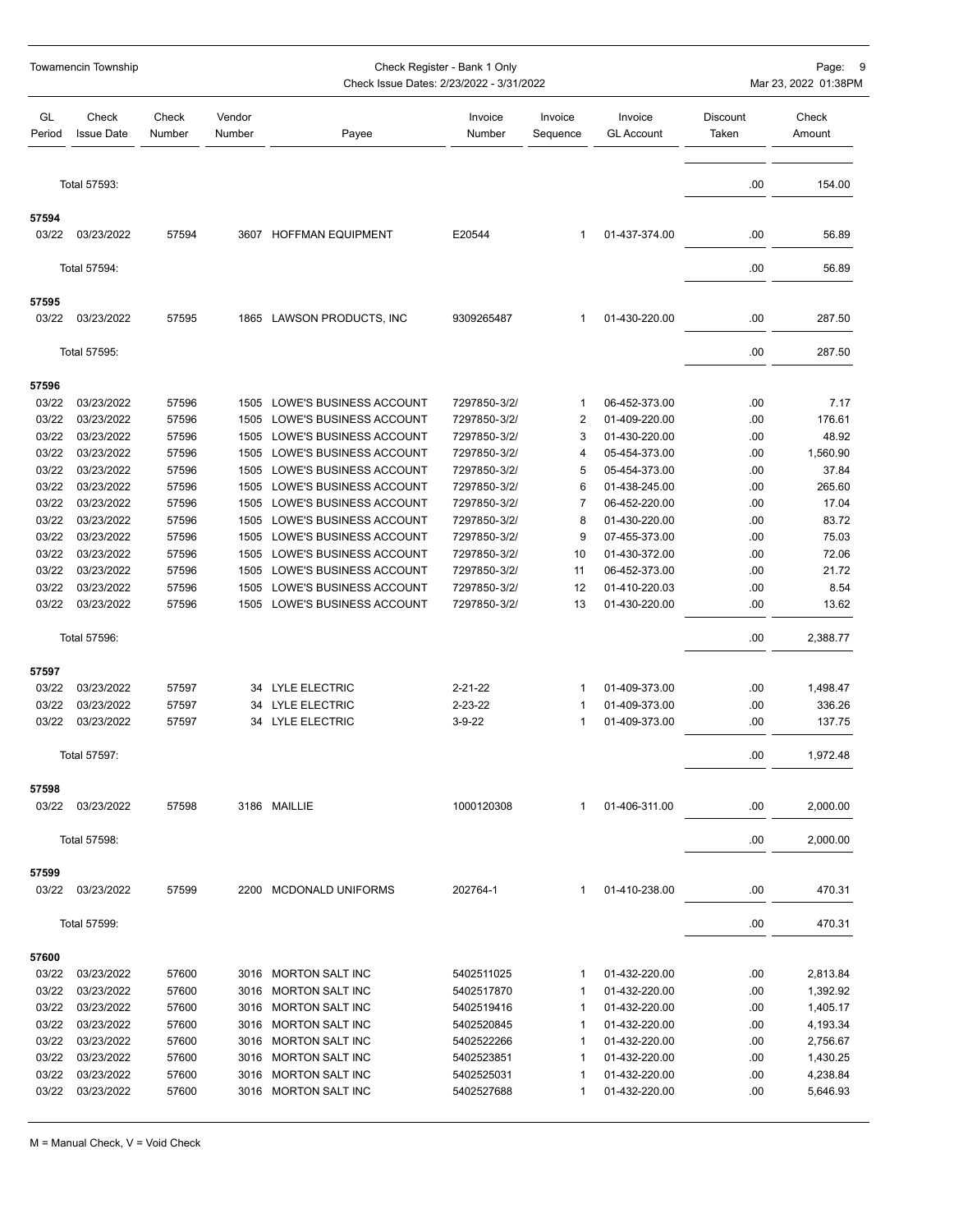|                | Towamencin Township        |                 |                  |                                                    | Page: 10<br>Mar 23, 2022 01:38PM |                     |                                |                   |                      |
|----------------|----------------------------|-----------------|------------------|----------------------------------------------------|----------------------------------|---------------------|--------------------------------|-------------------|----------------------|
| GL<br>Period   | Check<br><b>Issue Date</b> | Check<br>Number | Vendor<br>Number | Payee                                              | Invoice<br>Number                | Invoice<br>Sequence | Invoice<br><b>GL Account</b>   | Discount<br>Taken | Check<br>Amount      |
| 03/22<br>03/22 | 03/23/2022<br>03/23/2022   | 57600<br>57600  |                  | 3016 MORTON SALT INC<br>3016 MORTON SALT INC       | 5402528985<br>5402530396         | 1<br>1              | 01-432-220.00<br>01-432-220.00 | .00.<br>.00.      | 7,104.01<br>3,997.35 |
|                | Total 57600:               |                 |                  |                                                    |                                  |                     |                                | .00               | 34,979.32            |
| 57601          |                            |                 |                  |                                                    |                                  |                     |                                |                   |                      |
| 03/22          | 03/23/2022                 | 57601           |                  | 65 NACEVILLE MATERIALS                             | 89419                            | 1                   | 01-436-220.00                  | .00               | 126.17               |
| 03/22          | 03/23/2022                 | 57601           |                  | 65 NACEVILLE MATERIALS                             | 89479                            | 1                   | 07-455-373.00                  | .00               | 3,113.51             |
|                | Total 57601:               |                 |                  |                                                    |                                  |                     |                                | .00               | 3,239.68             |
| 57602          |                            |                 |                  |                                                    |                                  |                     |                                |                   |                      |
| 03/22<br>03/22 | 03/23/2022<br>03/23/2022   | 57602<br>57602  |                  | 354 NAPA AUTO PARTS<br>354 NAPA AUTO PARTS         | 5227464992<br>5227465010         | 1<br>1              | 01-437-374.00<br>01-437-374.00 | .00<br>.00        | 45.90<br>138.66      |
|                |                            |                 |                  |                                                    |                                  |                     |                                |                   |                      |
|                | Total 57602:               |                 |                  |                                                    |                                  |                     |                                | .00.              | 184.56               |
| 57603          |                            |                 |                  |                                                    |                                  |                     |                                |                   |                      |
| 03/22          | 03/23/2022                 | 57603           |                  | 3168 NORRISTOWN BRICK INCORPO 2/23/22              |                                  | 1                   | 07-455-373.00                  | .00               | 2,051.50             |
|                | Total 57603:               |                 |                  |                                                    |                                  |                     |                                | .00               | 2,051.50             |
| 57604          |                            |                 |                  |                                                    |                                  |                     |                                |                   |                      |
| 03/22          | 03/23/2022                 | 57604           |                  | 2280 NORTH PENN CAR WASH INC                       | FEB 2022                         | 1                   | 01-410-251.00                  | .00               | 91.00                |
|                | Total 57604:               |                 |                  |                                                    |                                  |                     |                                | .00.              | 91.00                |
| 57605          |                            |                 |                  |                                                    |                                  |                     |                                |                   |                      |
| 03/22          | 03/23/2022                 | 57605           |                  | 2734 Oliver Fire Protection & Secur                | 323523                           | 1                   | 01-409-450.00                  | .00               | 565.00               |
|                | Total 57605:               |                 |                  |                                                    |                                  |                     |                                | .00               | 565.00               |
| 57606          |                            |                 |                  |                                                    |                                  |                     |                                |                   |                      |
| 03/22          | 03/23/2022                 | 57606           |                  | 321 PECO                                           | 00405-3/7/22                     | 1                   | 01-433-361.00                  | .00               | 392.33               |
| 03/22          | 03/23/2022                 | 57606           |                  | 321 PECO                                           | 06176-3/7/22                     | 1                   | 01-433-361.00                  | .00.              | 24.51                |
|                | Total 57606:               |                 |                  |                                                    |                                  |                     |                                | .00.              | 416.84               |
| 57607          |                            |                 |                  |                                                    |                                  |                     |                                |                   |                      |
| 03/22          | 03/23/2022                 | 57607           |                  | 1403 PPL ELECTRIC UTILITIES                        | 31000-2/7/22                     | 1                   | 01-433-361.00                  | .00               | 73.58                |
| 03/22          | 03/23/2022                 | 57607           |                  | 1403 PPL ELECTRIC UTILITIES                        | 31000-MAR                        | 1                   | 01-433-361.00                  | .00               | 59.62                |
| 03/22          | 03/23/2022                 | 57607           |                  | 1403 PPL ELECTRIC UTILITIES                        | 66006-2/7/22                     | 1                   | 01-433-361.00                  | .00               | 29.79                |
| 03/22          | 03/23/2022                 | 57607           |                  | 1403 PPL ELECTRIC UTILITIES                        | 66006-JAN 2                      | 1                   | 01-433-361.00                  | .00               | 29.27                |
|                | Total 57607:               |                 |                  |                                                    |                                  |                     |                                | .00               | 192.26               |
| 57608          |                            |                 |                  |                                                    |                                  |                     |                                |                   |                      |
| 03/22<br>03/22 | 03/23/2022<br>03/23/2022   | 57608<br>57608  |                  | 3676 PRO SHRED SECURITY<br>3676 PRO SHRED SECURITY | 2103512<br>2104630               | 1<br>1              | 01-409-450.00<br>01-409-450.00 | .00<br>.00        | 75.00<br>75.00       |
|                | Total 57608:               |                 |                  |                                                    |                                  |                     |                                | .00               | 150.00               |
|                |                            |                 |                  |                                                    |                                  |                     |                                |                   |                      |
| 57609<br>03/22 | 03/23/2022                 | 57609           |                  | 3212 PURE CLEANERS                                 | FEB 2022                         | 1                   | 01-410-239.00                  | .00               | 376.50               |
|                |                            |                 |                  |                                                    |                                  |                     |                                |                   |                      |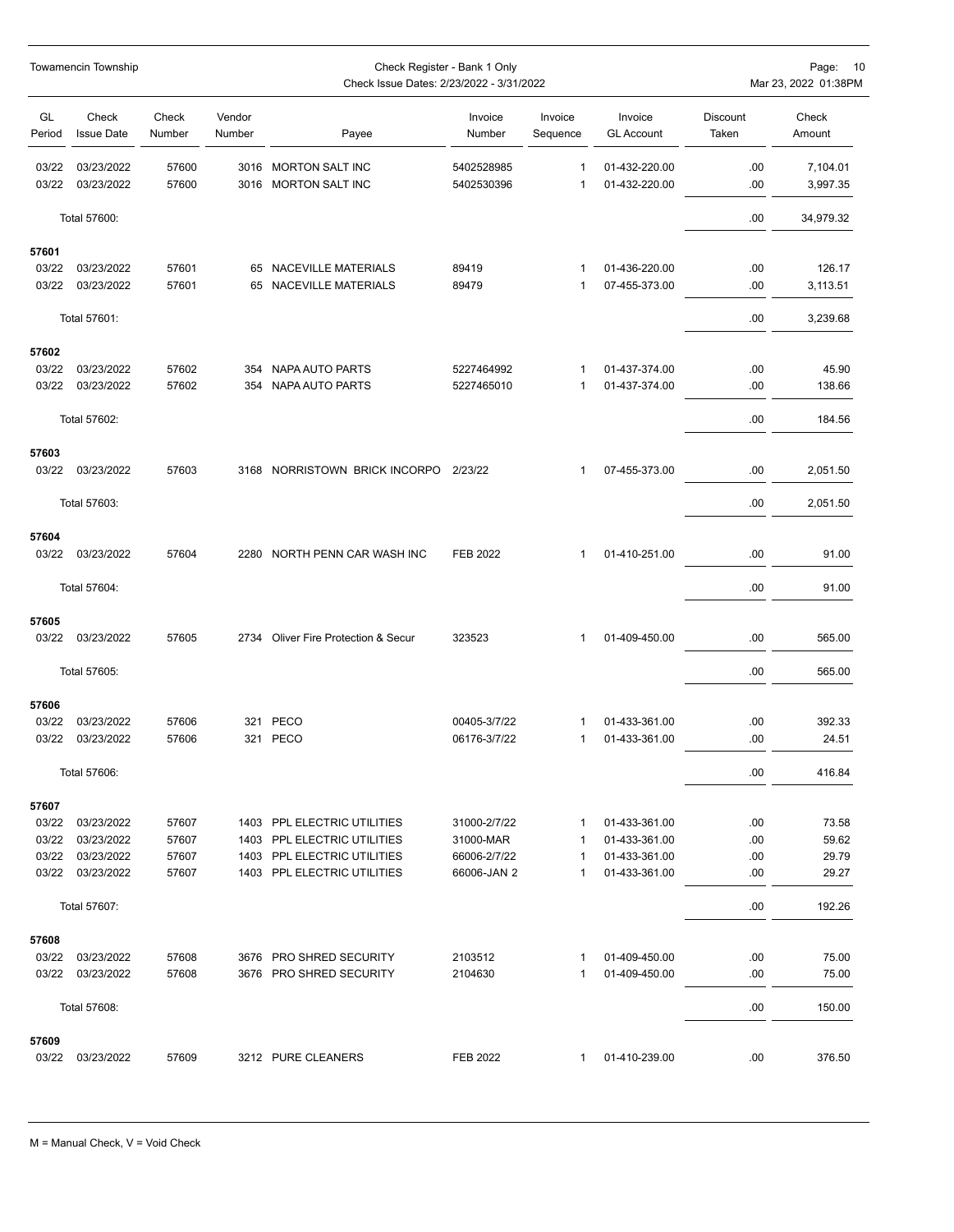|                | <b>Towamencin Township</b>     |                 |                  | Check Register - Bank 1 Only<br>Check Issue Dates: 2/23/2022 - 3/31/2022 |                                        | Page: 11<br>Mar 23, 2022 01:38PM |                                |                   |                  |
|----------------|--------------------------------|-----------------|------------------|--------------------------------------------------------------------------|----------------------------------------|----------------------------------|--------------------------------|-------------------|------------------|
| GL<br>Period   | Check<br><b>Issue Date</b>     | Check<br>Number | Vendor<br>Number | Payee                                                                    | Invoice<br>Number                      | Invoice<br>Sequence              | Invoice<br><b>GL Account</b>   | Discount<br>Taken | Check<br>Amount  |
|                | Total 57609:                   |                 |                  |                                                                          |                                        |                                  |                                | .00               | 376.50           |
| 57610          |                                |                 |                  |                                                                          |                                        |                                  |                                |                   |                  |
| 03/22          | 03/23/2022                     | 57610           |                  | 585 SHERWIN WILLIAMS CO.                                                 | 3049-3                                 | 1                                | 01-409-220.00                  | .00               | 145.49           |
|                | Total 57610:                   |                 |                  |                                                                          |                                        |                                  |                                | .00               | 145.49           |
| 57611          |                                |                 |                  |                                                                          |                                        |                                  |                                |                   |                  |
| 03/22          | 03/23/2022                     | 57611           | 338              | SIMONE AND COLLINS                                                       | 14156                                  | 1                                | 18-454-101.00                  | .00               | 1,934.99         |
| 03/22          | 03/23/2022                     | 57611           |                  | 338 SIMONE AND COLLINS                                                   | 14224                                  | 1                                | 18-454-101.00                  | .00               | 2,096.25         |
|                | Total 57611:                   |                 |                  |                                                                          |                                        |                                  |                                | .00.              | 4,031.24         |
| 57612<br>03/22 | 03/23/2022                     | 57612           |                  | 657 SIRCHIE FINGER PRINT LABOR 533615                                    |                                        | 1                                | 01-410-220.03                  | .00               | 65.23            |
|                | Total 57612:                   |                 |                  |                                                                          |                                        |                                  |                                | .00.              | 65.23            |
| 57613          |                                |                 |                  |                                                                          |                                        |                                  |                                |                   |                  |
| 03/22          | 03/23/2022                     | 57613           |                  | 3858 SPORTS SPECIALTIES INC                                              | 42157                                  | 1                                | 05-454-450.00                  | .00               | 325.00           |
| 03/22          | 03/23/2022                     | 57613           |                  | 3858 SPORTS SPECIALTIES INC                                              | 42157                                  | 2                                | 01-400-460.00                  | .00               | 100.00           |
| 03/22          | 03/23/2022                     | 57613           |                  | 3858 SPORTS SPECIALTIES INC                                              | 42157                                  | 3                                | 01-406-210.00                  | .00               | 190.00           |
| 03/22          | 03/23/2022                     | 57613           | 3858             | SPORTS SPECIALTIES INC                                                   | 42157                                  | 4                                | 01-430-210.00                  | .00               | 190.00           |
| 03/22          | 03/23/2022                     | 57613           |                  | 3858 SPORTS SPECIALTIES INC                                              | 42157                                  | 5                                | 01-406-210.00                  | .00               | 11.74            |
|                | Total 57613:                   |                 |                  |                                                                          |                                        |                                  |                                | .00.              | 816.74           |
| 57614          |                                |                 |                  |                                                                          |                                        |                                  |                                |                   |                  |
| 03/22          | 03/23/2022                     | 57614           |                  | 1477 STANDARD INSURANCE COMP                                             | <b>APRIL 2022</b>                      | 1                                | 01-401-156.00                  | .00.              | 107.63           |
| 03/22          | 03/23/2022                     | 57614           |                  | 1477 STANDARD INSURANCE COMP                                             | <b>APRIL 2022</b>                      | 2                                | 01-406-156.00                  | .00               | 208.05           |
| 03/22          | 03/23/2022                     | 57614           | 1477             | STANDARD INSURANCE COMP                                                  | <b>APRIL 2022</b>                      | 3                                | 01-407-156.00                  | .00               | 174.43           |
| 03/22          | 03/23/2022                     | 57614           |                  | 1477 STANDARD INSURANCE COMP                                             | <b>APRIL 2022</b>                      | 4                                | 01-410-156.00                  | .00               | 2,000.97         |
| 03/22          | 03/23/2022                     | 57614           | 1477             | STANDARD INSURANCE COMP                                                  | <b>APRIL 2022</b>                      | 5                                | 01-410-163.00                  | .00               | 35.36            |
| 03/22          | 03/23/2022                     | 57614           |                  | 1477 STANDARD INSURANCE COMP                                             | <b>APRIL 2022</b>                      | 6                                | 01-413-156.00                  | .00.              | 205.25           |
|                | 03/22 03/23/2022               | 57614           |                  | 1477 STANDARD INSURANCE COMP                                             | <b>APRIL 2022</b>                      |                                  | 01-414-156.00                  | .00               | 84.85            |
| 03/22          | 03/23/2022<br>03/22 03/23/2022 | 57614<br>57614  |                  | 1477 STANDARD INSURANCE COMP<br>1477 STANDARD INSURANCE COMP             | <b>APRIL 2022</b><br><b>APRIL 2022</b> | 8<br>9                           | 01-430-156.00<br>05-454-156.00 | .00<br>.00.       | 622.44<br>207.48 |
|                | Total 57614:                   |                 |                  |                                                                          |                                        |                                  |                                | .00.              | 3,646.46         |
| 57615          |                                |                 |                  |                                                                          |                                        |                                  |                                |                   |                  |
| 03/22          | 03/23/2022                     | 57615           |                  | 23 SUBURBAN LIGHTING CONSUL 22-31                                        |                                        | 1                                | 01-433-313.00                  | .00               | 990.00           |
|                | Total 57615:                   |                 |                  |                                                                          |                                        |                                  |                                | .00               | 990.00           |
| 57616          |                                |                 |                  |                                                                          |                                        |                                  |                                |                   |                  |
| 03/22          | 03/23/2022                     | 57616           |                  | 3864 SUNROOM INSTALLATION SER                                            | <b>REFUND</b>                          | 1                                | 01-362-410.00                  | .00               | 320.50           |
| 03/22          | 03/23/2022                     | 57616           |                  | 3864 SUNROOM INSTALLATION SER                                            | <b>REFUND</b>                          | 2                                | 01-362-420.00                  | .00               | 340.50           |
| 03/22          | 03/23/2022                     | 57616           |                  | 3864 SUNROOM INSTALLATION SER                                            | <b>REFUND</b>                          | 3                                | 01-362-415.00                  | .00               | 95.00            |
| 03/22          | 03/23/2022                     | 57616           |                  | 3864 SUNROOM INSTALLATION SER                                            | <b>REFUND</b>                          | 4                                | 01-361-320.00                  | .00.              | 100.00-          |
|                | Total 57616:                   |                 |                  |                                                                          |                                        |                                  |                                | .00               | 656.00           |
| 57617<br>03/22 | 03/23/2022                     | 57617           |                  | 3865 TRAFFIC PLANNING & DESIGN I 1                                       |                                        | 1                                | 18-454-118.00                  | .00               | 2,404.48         |
|                |                                |                 |                  |                                                                          |                                        |                                  |                                |                   |                  |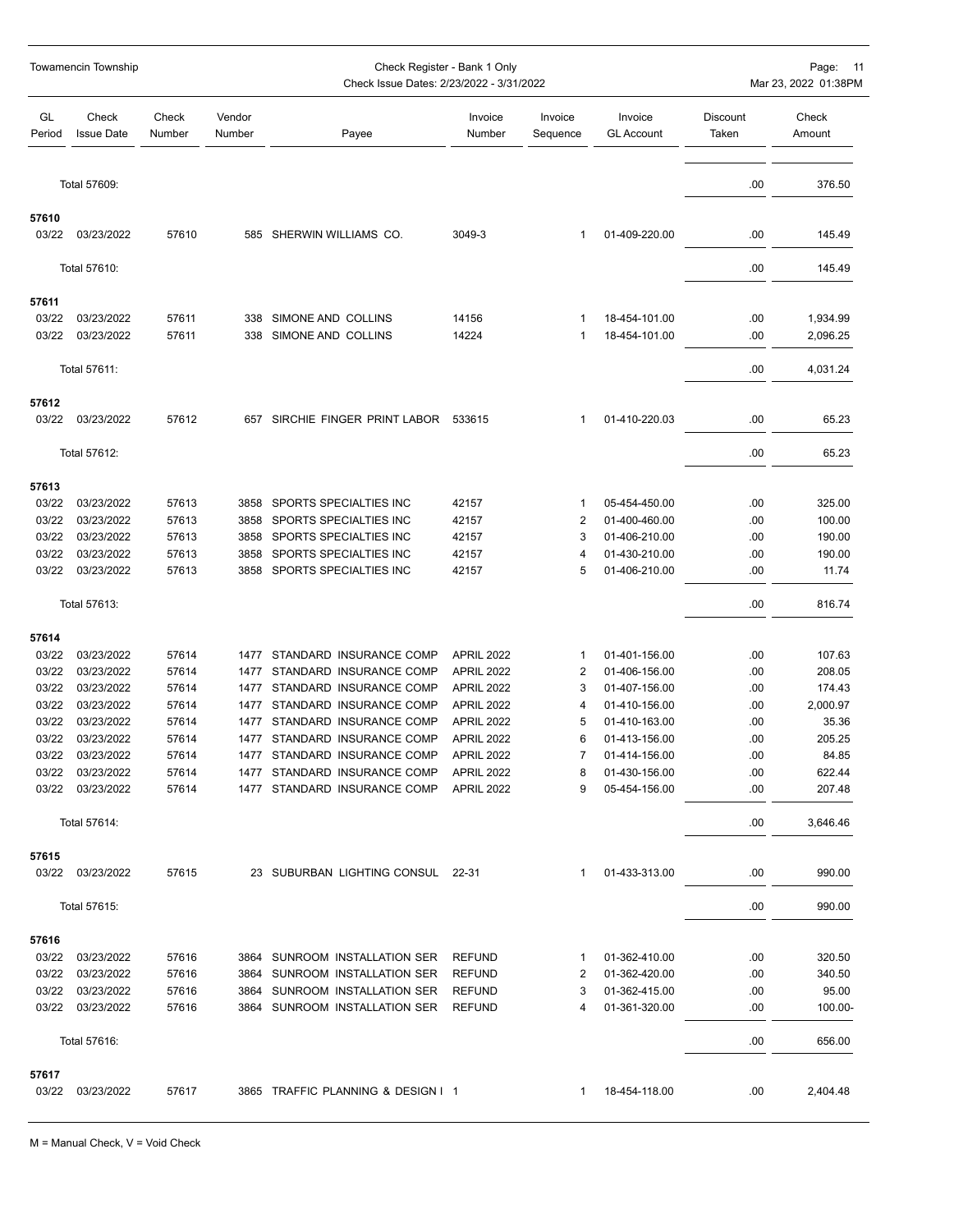| Towamencin Township |                            |                 | Check Register - Bank 1 Only<br>Check Issue Dates: 2/23/2022 - 3/31/2022 |                               |                   |                     | Page: 12<br>Mar 23, 2022 01:38PM |                          |                  |
|---------------------|----------------------------|-----------------|--------------------------------------------------------------------------|-------------------------------|-------------------|---------------------|----------------------------------|--------------------------|------------------|
| GL<br>Period        | Check<br><b>Issue Date</b> | Check<br>Number | Vendor<br>Number                                                         | Payee                         | Invoice<br>Number | Invoice<br>Sequence | Invoice<br><b>GL Account</b>     | <b>Discount</b><br>Taken | Check<br>Amount  |
| 03/22               | 03/23/2022                 | 57617           | 3865                                                                     | TRAFFIC PLANNING & DESIGN   2 |                   |                     | 18-454-118.00                    | .00                      | 9,261.88         |
|                     | Total 57617:               |                 |                                                                          |                               |                   |                     |                                  | .00                      | 11,666.36        |
| 57618<br>03/22      | 03/23/2022<br>Total 57618: | 57618           | 248                                                                      | UNITED ELECTRIC SUPPLY        | S105366406.       | 1                   | 07-455-373.00                    | .00<br>.00               | 499.00<br>499.00 |
| 57619               |                            |                 |                                                                          |                               |                   |                     |                                  |                          |                  |
| 03/22               | 03/23/2022                 | 57619           |                                                                          | 3454 WINTER EQUIPMENT CO      | 51199             | 1                   | 01-437-374.00                    | .00                      | 2,529.38         |
|                     | Total 57619:               |                 |                                                                          |                               |                   |                     |                                  | .00                      | 2,529.38         |
|                     | <b>Grand Totals:</b>       |                 |                                                                          |                               |                   |                     |                                  | .00                      | 319,005.13       |

### Summary by General Ledger Account Number

| <b>GL Account</b> | Debit     | Credit      | Proof       |
|-------------------|-----------|-------------|-------------|
| 01-145000.00      | 72.12     | .00         | 72.12       |
| 01-200200.00      | 2,788.04  | 205,836.62- | 203,048.58- |
| 01-355-060.00     | .00       | 2,655.00-   | 2,655.00-   |
| 01-361-320.00     | .00       | 100.00-     | 100.00-     |
| 01-362-410.00     | 320.50    | .00         | 320.50      |
| 01-362-415.00     | 95.00     | .00         | 95.00       |
| 01-362-420.00     | 340.50    | .00         | 340.50      |
| 01-400-460.00     | 140.00    | .00         | 140.00      |
| 01-401-156.00     | 1,970.71  | .00         | 1,970.71    |
| 01-401-451.00     | 45.76     | .00         | 45.76       |
| 01-403-450.00     | 25.23     | .00         | 25.23       |
| 01-406-156.00     | 6,430.37  | .00         | 6,430.37    |
| 01-406-210.00     | 689.29    | $15.10 -$   | 674.19      |
| 01-406-311.00     | 2,000.00  | .00         | 2,000.00    |
| 01-406-314.00     | 7,557.85  | .00         | 7,557.85    |
| 01-406-321.00     | 302.75    | .00         | 302.75      |
| 01-406-341.00     | 204.36    | .00         | 204.36      |
| 01-406-342.00     | 183.00    | .00         | 183.00      |
| 01-406-460.00     | 43.69     | .00         | 43.69       |
| 01-407-156.00     | 2,697.08  | .00         | 2,697.08    |
| 01-407-220.00     | 173.70    | .00         | 173.70      |
| 01-407-321.00     | 1,971.83  | .00         | 1,971.83    |
| 01-407-374.00     | 31.34     | .00         | 31.34       |
| 01-407-450.00     | 280.92    | .00         | 280.92      |
| 01-407-460.00     | 477.95    | .00         | 477.95      |
| 01-409-220.00     | 473.40    | .00         | 473.40      |
| 01-409-361.00     | 4,444.23  | .00         | 4,444.23    |
| 01-409-362.00     | 783.01    | .00         | 783.01      |
| 01-409-366.00     | 295.79    | 17.94-      | 277.85      |
| 01-409-373.00     | 2,987.08  | .00         | 2,987.08    |
| 01-409-450.00     | 3,932.16  | .00         | 3,932.16    |
| 01-410-156.00     | 36,687.38 | .00         | 36,687.38   |
| 01-410-163.00     | 7,818.57  | .00         | 7,818.57    |
| 01-410-210.00     | 458.20    | .00         | 458.20      |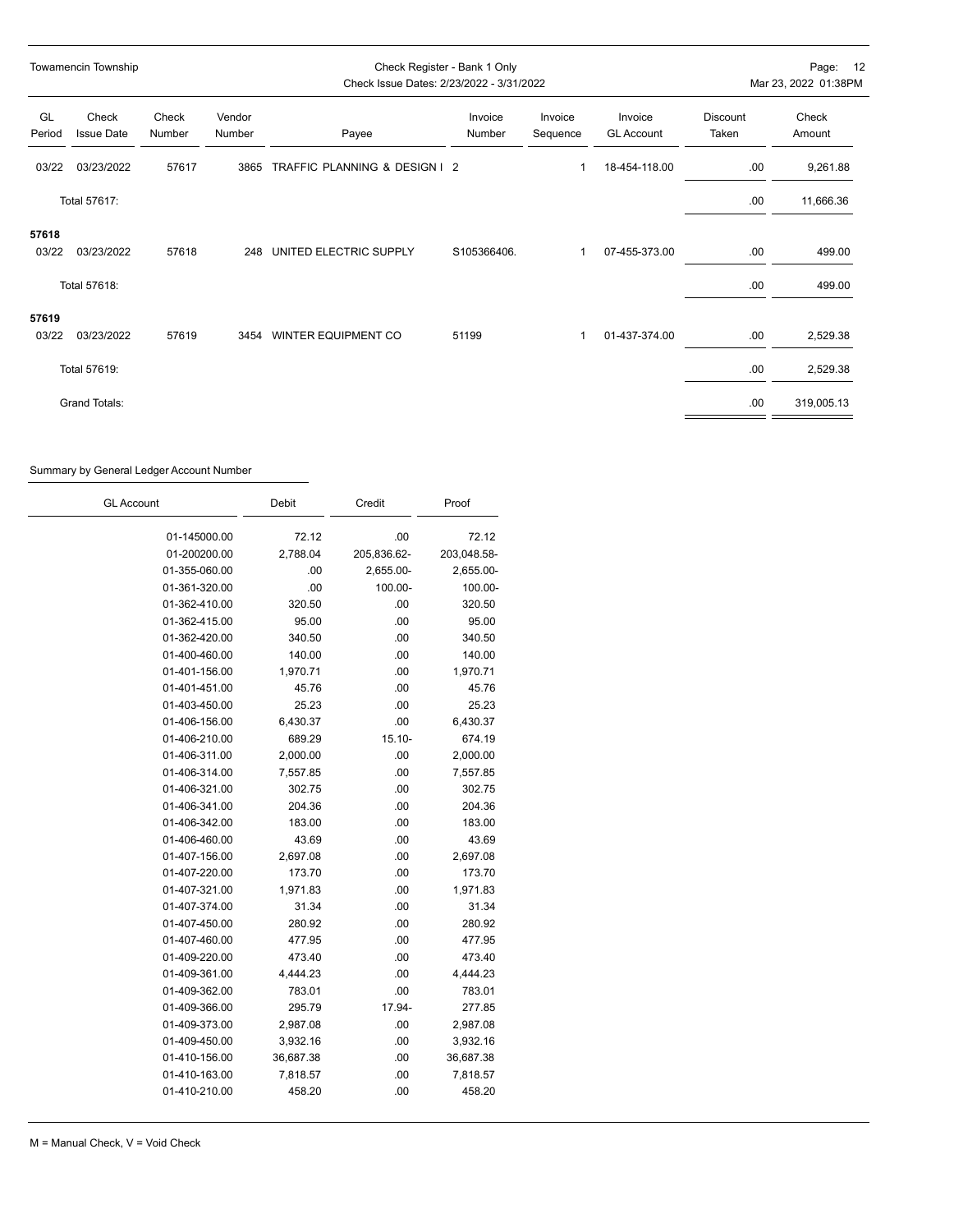$\overline{\phantom{0}}$ 

| <b>GL Account</b> | Debit     | Credit     | Proof      |
|-------------------|-----------|------------|------------|
| 01-410-220.01     | 919.99    | .00        | 919.99     |
| 01-410-220.03     | 73.77     | .00        | 73.77      |
| 01-410-231.00     | 3,761.72  | .00        | 3,761.72   |
| 01-410-238.00     | 704.31    | .00        | 704.31     |
| 01-410-239.00     | 376.50    | .00        | 376.50     |
| 01-410-251.00     | 2,231.20  | .00        | 2,231.20   |
| 01-410-321.00     | 407.75    | .00        | 407.75     |
| 01-410-325.00     | 33.86     | .00        | 33.86      |
| 01-410-342.00     | 59.00     | .00        | 59.00      |
| 01-410-450.00     | 640.00    | .00        | 640.00     |
| 01-410-451.00     | 72.00     | .00        | 72.00      |
| 01-410-460.00     | 2,145.00  | .00        | 2,145.00   |
| 01-413-156.00     | 4,442.47  | .00        | 4,442.47   |
| 01-413-310.00     | 11,419.00 | .00        | 11,419.00  |
| 01-413-314.00     | 665.00    | .00        | 665.00     |
| 01-414-156.00     | 1,144.15  | .00        | 1,144.15   |
| 01-414-313.00     | 1,870.30  | .00        | 1,870.30   |
| 01-414-341.00     | 472.02    | .00        | 472.02     |
| 01-414-451.00     | 25.76     | .00        | 25.76      |
| 01-415-145.00     | 5,000.00  | .00        | 5,000.00   |
| 01-419-450.00     | 50.97     | .00        | 50.97      |
| 01-419-750.00     | 27.99     | .00        | 27.99      |
| 01-430-156.00     | 12,319.09 | .00        | 12,319.09  |
| 01-430-210.00     | 190.00    | .00        | 190.00     |
| 01-430-220.00     | 708.87    | .00        | 708.87     |
| 01-430-230.00     | 1,825.94  | .00        | 1,825.94   |
| 01-430-232.00     | 2,667.27  | .00        | 2,667.27   |
| 01-430-238.00     | 368.14    | .00        | 368.14     |
| 01-430-260.00     | 56.46     | .00        | 56.46      |
| 01-430-321.00     | 406.44    | .00        | 406.44     |
| 01-430-361.00     | 672.13    | .00        | 672.13     |
| 01-430-366.00     | 16.91     | .00        | 16.91      |
| 01-430-372.00     | 222.03    | .00        | 222.03     |
| 01-430-450.00     | 1,873.13  | .00        | 1,873.13   |
| 01-430-460.00     | 26.50     | .00        | 26.50      |
| 01-432-220.00     | 34,979.32 | .00        | 34,979.32  |
| 01-433-313.00     | 5,490.00  | .00        | 5,490.00   |
| 01-433-361.00     | 1,832.19  | .00        | 1,832.19   |
| 01-433-450.00     | 1,740.94  | .00        | 1,740.94   |
| 01-436-220.00     | 10,124.85 | .00        | 10,124.85  |
| 01-436-313.00     | 2,815.20  | .00        | 2,815.20   |
| 01-437-374.00     | 5,784.48  | .00        | 5,784.48   |
| 01-438-245.00     | 547.20    | .00        | 547.20     |
| 01-473-100.00     | 693.00    | .00        | 693.00     |
| 03-145000.00      | 442.65    | .00        | 442.65     |
| 03-200200.00      | .00       | 13,102.65- | 13,102.65- |
| 03-411-530.00     | 12,660.00 | .00        | 12,660.00  |
| 05-200200.00      | 593.46    | 16,866.26- | 16,272.80- |
| 05-367-750.30     | 1,782.05  | .00        | 1,782.05   |
| 05-454-156.00     | 4,106.36  | .00        | 4,106.36   |
| 05-454-321.00     | 216.21    | .00        | 216.21     |
| 05-454-361.00     | 686.92    | .00        | 686.92     |
| 05-454-366.00     | 93.75     | .00        | 93.75      |
| 05-454-373.00     | 9,186.87  | 593.46-    | 8,593.41   |
| 05-454-450.00     | 794.10    | .00        | 794.10     |
| 06-200200.00      | .00       | 1,268.80-  | 1,268.80-  |
| 06-452-220.00     | 17.04     | .00        | 17.04      |
|                   |           |            |            |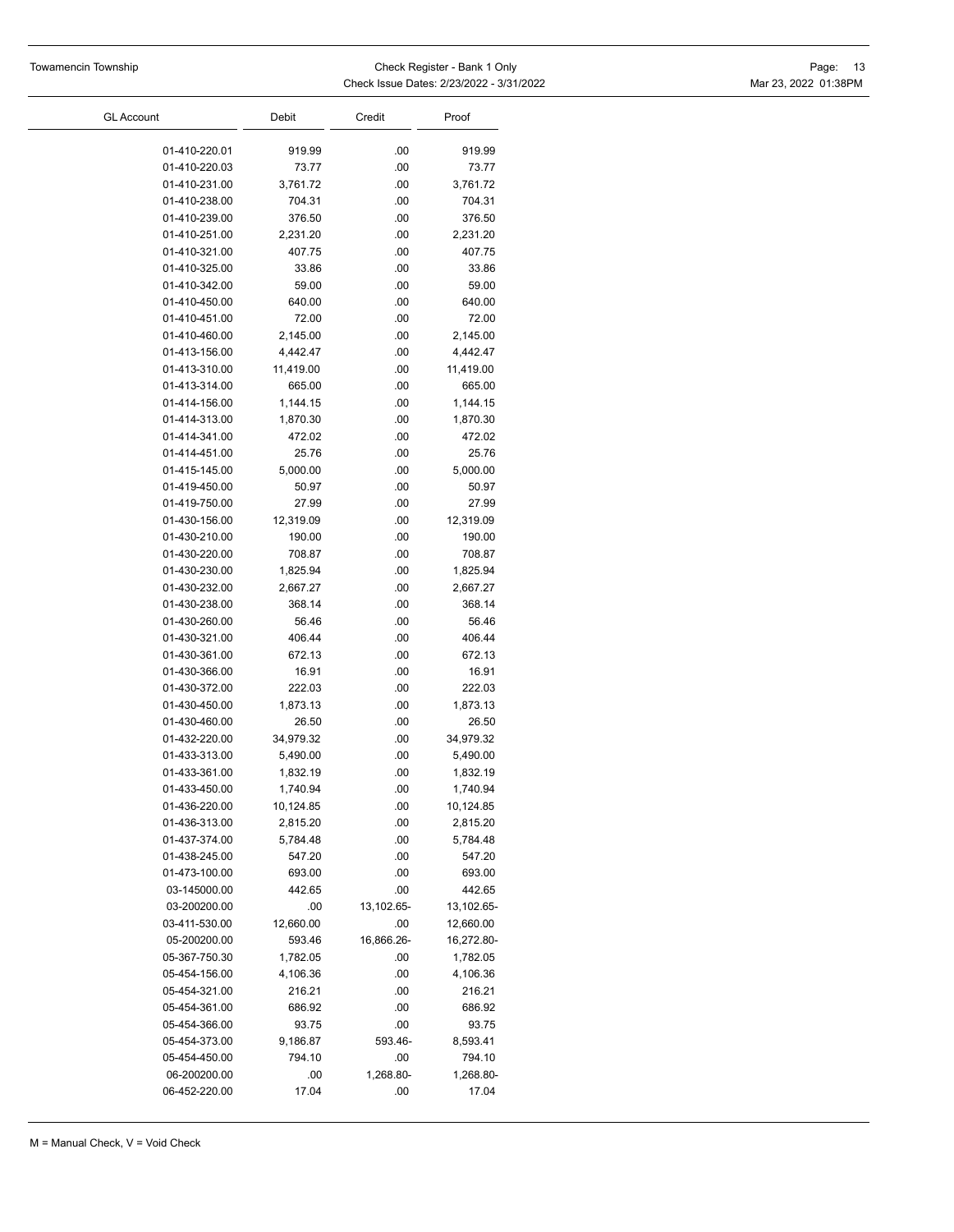| Towamencin Township | Check Register - Bank 1 Only             | Page: 14             |  |
|---------------------|------------------------------------------|----------------------|--|
|                     | Check Issue Dates: 2/23/2022 - 3/31/2022 | Mar 23, 2022 01:38PM |  |

| <b>GL Account</b>    |               | <b>Debit</b> | Credit      | Proof      |  |
|----------------------|---------------|--------------|-------------|------------|--|
|                      | 06-452-321.00 | 182.01       | .00         | 182.01     |  |
|                      | 06-452-361.00 | 1,040.86     | .00         | 1,040.86   |  |
|                      | 06-452-373.00 | 28.89        | .00         | 28.89      |  |
|                      | 07-200200.00  | .00          | 11,498.91-  | 11,498.91- |  |
|                      | 07-454-102.14 | 300.00       | .00         | 300.00     |  |
|                      | 07-455-361.00 | 14.08        | .00         | 14.08      |  |
|                      | 07-455-366.00 | 148.93       | .00         | 148.93     |  |
|                      | 07-455-373.00 | 10,717.90    | .00         | 10,717.90  |  |
|                      | 07-455-450.00 | 318.00       | .00         | 318.00     |  |
|                      | 08-200200.00  | .00          | 3,369.52-   | 3,369.52-  |  |
|                      | 08-406-314.00 | 3,305.00     | .00         | 3,305.00   |  |
|                      | 08-429-313.00 | 64.52        | .00         | 64.52      |  |
|                      | 09-200200.00  | .00          | 21,755.01-  | 21,755.01- |  |
|                      | 09-429-313.00 | 8,797.49     | .00         | 8,797.49   |  |
|                      | 09-429-670.00 | 1,315.02     | .00         | 1,315.02   |  |
|                      | 09-429-675.00 | 3,242.50     | .00         | 3,242.50   |  |
|                      | 09-482-320.00 | 8,400.00     | .00         | 8,400.00   |  |
|                      | 18-200200.00  | .00          | 19,702.60-  | 19,702.60- |  |
|                      | 18-454-101.00 | 4,031.24     | .00         | 4,031.24   |  |
|                      | 18-454-118.00 | 15,671.36    | .00         | 15,671.36  |  |
|                      | 30-200200.00  | .00          | 4,880.45-   | 4,880.45-  |  |
|                      | 30-409-722.00 | 3,911.70     | .00         | 3,911.70   |  |
|                      | 30-409-723.00 | 968.75       | .00         | 968.75     |  |
|                      | 91-200200.00  | .00          | 24,105.81-  | 24,105.81- |  |
|                      | 91-449-001.00 | 21,530.42    | .00         | 21,530.42  |  |
|                      | 91-450-001.00 | 2,575.39     | .00         | 2,575.39   |  |
| <b>Grand Totals:</b> |               | 325,768.13   | 325,768.13- | .00        |  |
| Dated:               |               |              |             |            |  |
| Manager:             |               |              |             |            |  |
|                      |               |              |             |            |  |